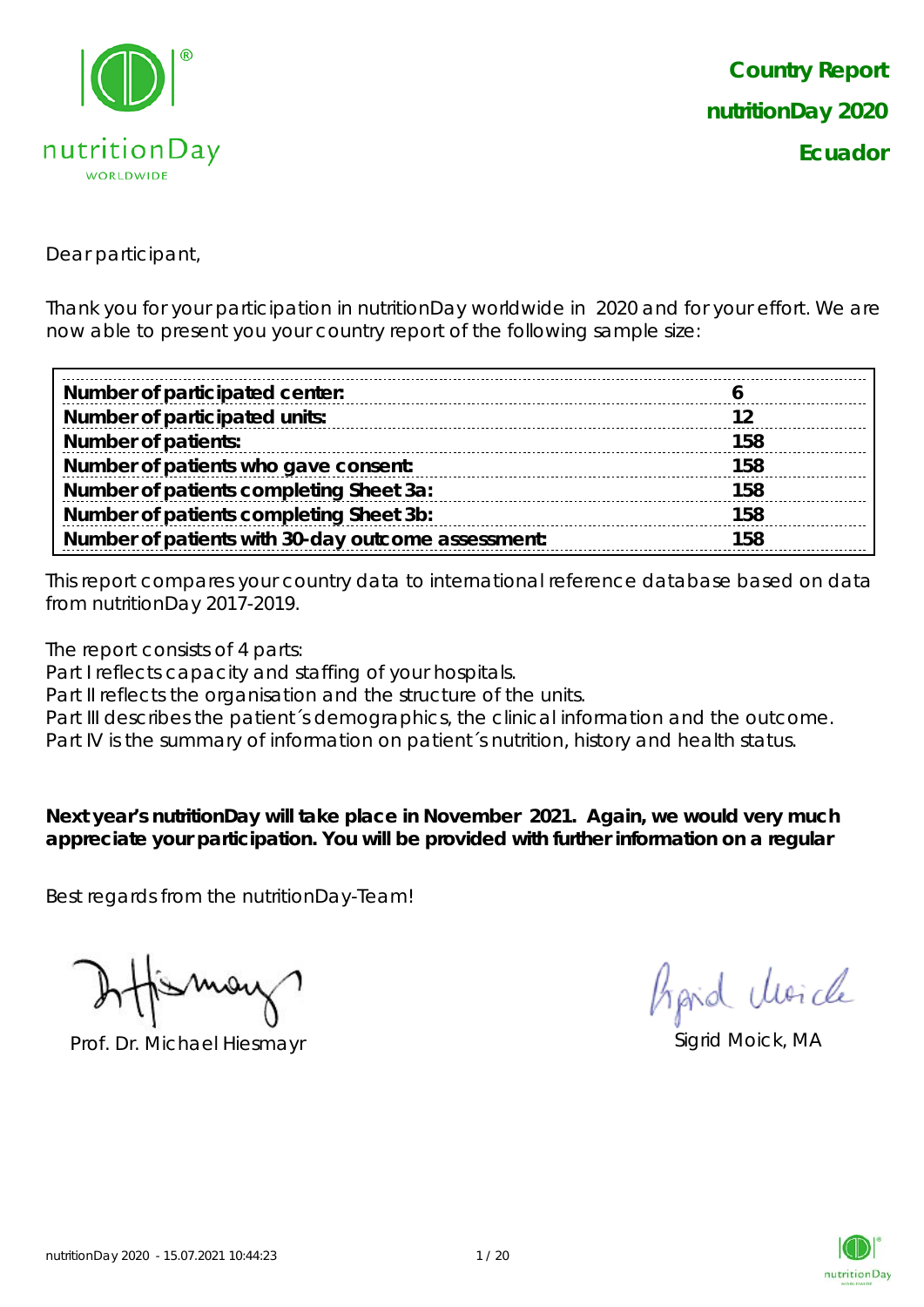## *I. Hospital capacity and staffing ("Hospital sheet")*

|                                                                                    | <b>YOUR RESULTS</b> | <b>REFERENCE RESULTS</b> |
|------------------------------------------------------------------------------------|---------------------|--------------------------|
| 1. Total number of beds in hospital                                                | 126 [109-132]       | 375 [213-715]            |
|                                                                                    |                     |                          |
| 2. Total number of admissions in the hospital last                                 | 14759 [12363-20358] | 18870 [9512-38961]       |
| year                                                                               |                     |                          |
| 3. Total number of staff in the hospital                                           |                     |                          |
| <b>Total medical doctors</b>                                                       | 208 [200-238]       | 186 [90-417]             |
| <b>Medical specialists</b>                                                         | 140 [129-160]       | 124 [54-273]             |
| Medical non-specialists                                                            | 60 [30-77]          | 45 [19-116]              |
| <b>Nurses</b>                                                                      | 198 [32-203]        | 440 [208-910]            |
| <b>Dieticians</b>                                                                  | $0 [0-1]$           | $5[1-10]$                |
| <b>Nutritionists</b>                                                               | $2[1-3]$            | $1[0-5]$                 |
| Pharmacists                                                                        | 14 [4-24]           | $8[4-24]$                |
| Kitchen staff                                                                      | 11 [8-16]           | 32 [15-62]               |
|                                                                                    |                     |                          |
| <b>Full time equivalent</b>                                                        |                     |                          |
| <b>Total medical doctors</b>                                                       | 64 [55-74]          | 175 [76-394]             |
| <b>Medical specialists</b>                                                         | $4[3-4]$            | 121 [50-274]             |
| Medical non-specialists                                                            | 26 [23-28]          | 45 [18-138]              |
| <b>Nurses</b>                                                                      | 26 [23-29]          | 380 [198-793]            |
| <b>Dieticians</b>                                                                  | $1[0-1]$            | $5[2-8]$                 |
| <b>Nutritionists</b>                                                               | $1[0-1]$            | $1[0-3]$                 |
| Pharmacists                                                                        | $3[2-3]$            | 7 [4-20]                 |
| Kitchen staff                                                                      | $6[3-8]$            | 30 [14-57]               |
|                                                                                    |                     |                          |
| 4. Does the hospital have a nutrition care strategy?                               | 3 (60.0%) Yes       | 439 (80.8%) Yes          |
|                                                                                    |                     |                          |
| 5. Which nutrition-related standards or routine activities exist in your hospital? |                     |                          |
| Nutrition training is available                                                    | 1 (20.0%) Yes       | 391 (72.0%) Yes          |
| Nutrition steering committee is available                                          | 2 (40.0%) Yes       | 328 (60.4%) Yes          |
| Quality indicators are recorded and reported to national<br>or regional level      |                     | 229 (42.2%) Yes          |
| Quality indicators are used for internal benchmarking                              | 2 (40.0%) Yes       | 299 (55.1%) Yes          |
| Patient feedback about food and food service is collected<br>using a questionnaire | 2 (40.0%) Yes       | 415 (76.4%) Yes          |
| None                                                                               | 2 (40.0%) Yes       | 32 (5.9%) Yes            |
| No answer given                                                                    |                     |                          |

#### **6. Which codes are available /routinely used in your hospital for billing and reimbursement purposes?**

| <b>Codes available</b> |  |
|------------------------|--|
|                        |  |

Nutrition Support 1 (20.0%) Yes 296 (54.5%) Yes



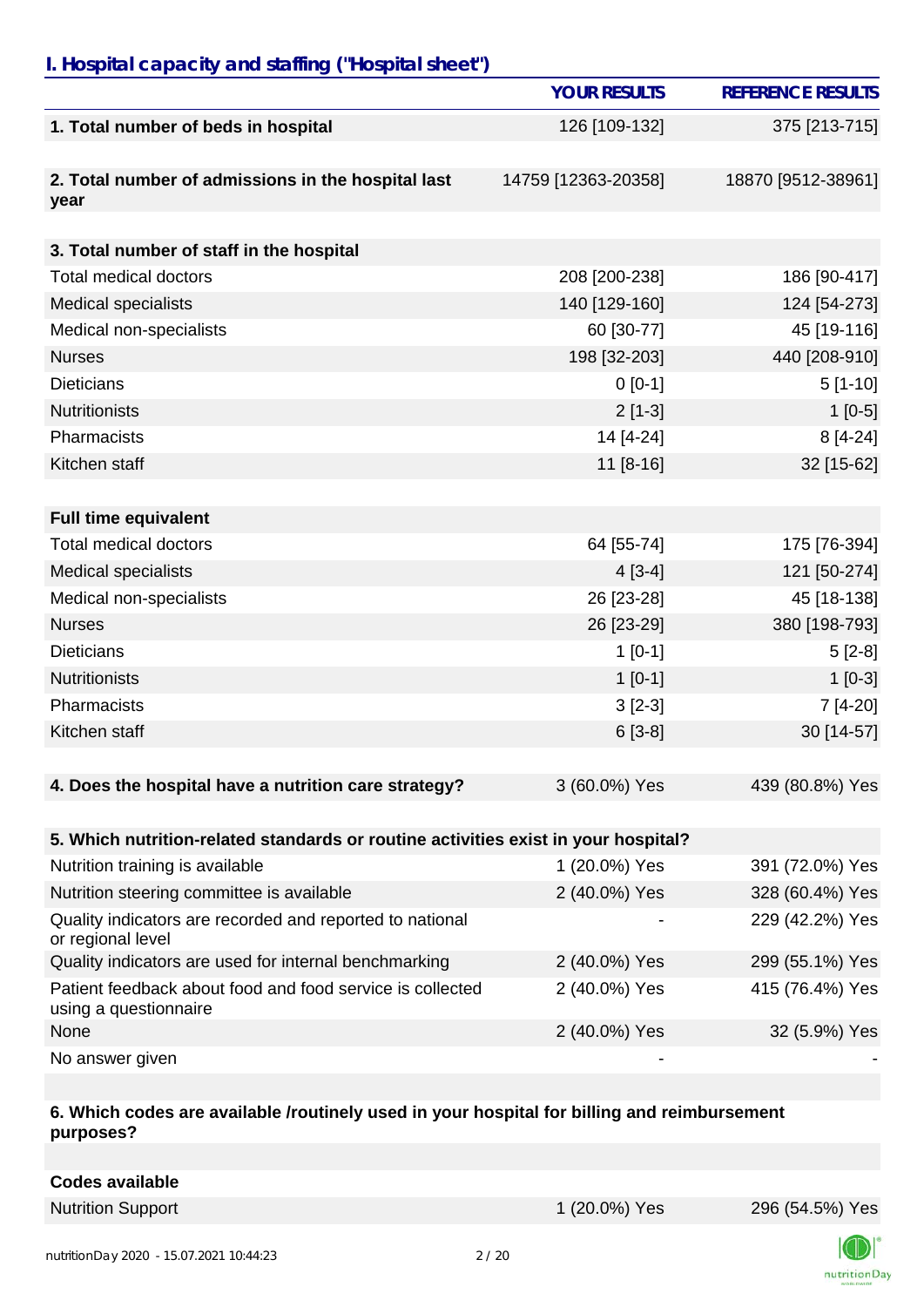| Oral nutrition supplements                                | 2 (40.0%) Yes | 219 (40.3%) Yes |
|-----------------------------------------------------------|---------------|-----------------|
| Parenteral nutrition                                      | 4 (80.0%) Yes | 349 (64.3%) Yes |
| <b>Enteral nutrition</b>                                  | 3 (60.0%) Yes | 327 (60.2%) Yes |
| Dietary counseling                                        | 2 (40.0%) Yes | 232 (42.7%) Yes |
| Specific dietary interventions                            | 1 (20.0%) Yes | 178 (32.8%) Yes |
| Screening for malnutrition                                | 1 (20.0%) Yes | 195 (35.9%) Yes |
| <b>Risk of malnutrition</b>                               | 1 (20.0%) Yes | 160 (29.5%) Yes |
| Malnutrition (in general)                                 | 4 (80.0%) Yes | 262 (48.3%) Yes |
| Severity of malnutrition (i.e. mild, moderate, severe)    | 3 (60.0%) Yes | 251 (46.2%) Yes |
| No information available from billing/finance/controlling | 1 (20.0%) Yes | 104 (19.2%) Yes |
| No answer given                                           |               |                 |
|                                                           |               |                 |
| <b>Codes routinely used</b>                               |               |                 |
| <b>Nutrition Support</b>                                  | 1 (20.0%) Yes | 264 (48.6%) Yes |
| Oral nutrition supplements                                | 3 (60.0%) Yes | 200 (36.8%) Yes |
| Parenteral nutrition                                      | 3 (60.0%) Yes | 326 (60.0%) Yes |
| <b>Enteral nutrition</b>                                  | 3 (60.0%) Yes | 310 (57.1%) Yes |
| Dietary counseling                                        | 2 (40.0%) Yes | 208 (38.3%) Yes |
| Specific dietary interventions                            | 2 (40.0%) Yes | 160 (29.5%) Yes |
| Screening for malnutrition                                | 1 (20.0%) Yes | 162 (29.8%) Yes |
| <b>Risk of malnutrition</b>                               | 2 (40.0%) Yes | 138 (25.4%) Yes |
| Malnutrition (in general)                                 | 3 (60.0%) Yes | 238 (43.8%) Yes |
| Severity of malnutrition (i.e. mild, moderate, severe)    | 3 (60.0%) Yes | 218 (40.1%) Yes |
| No information available from billing/finance/controlling | 1 (20.0%) Yes | 115 (21.2%) Yes |
| No answer given                                           |               |                 |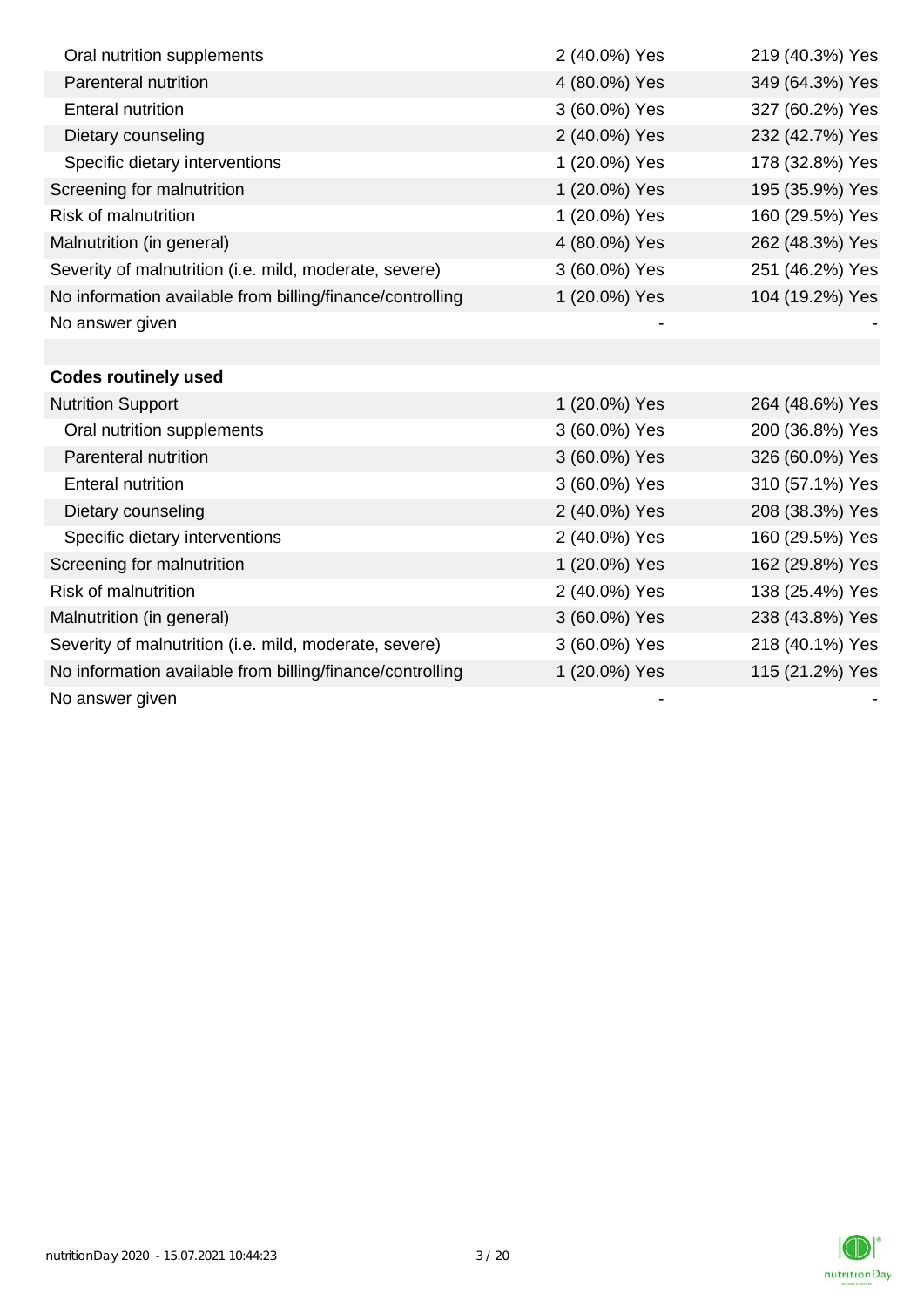# *II. Unit organisation and structures ("Sheet 1a/1b")*

|                                                                       | <b>YOUR RESULTS</b> | <b>REFERENCE RESULTS</b> |
|-----------------------------------------------------------------------|---------------------|--------------------------|
|                                                                       |                     |                          |
| Internal Medicine / General                                           | 2(16.7%)            | 20.5%                    |
| Internal Medicine / Cardiology                                        |                     | 4.3%                     |
| Internal Medicine / Gastroenterology & hepatology                     |                     | 7.6%                     |
| Internal Medicine / Geriatrics                                        |                     | 9.5%                     |
| Internal Medicine / Infectious diseases                               | 1(8.3%)             | 0.5%                     |
| Internal Medicine / Nephrology                                        |                     | 1.3%                     |
| Internal Medicine / Oncology (incl. radiotherapy)                     | $3(25.0\%)$         | 8.0%                     |
| Interdisciplinary                                                     |                     | 2.9%                     |
| Long term care                                                        |                     | 2.6%                     |
| Neurology                                                             |                     | 4.0%                     |
| Surgery / General                                                     | 2(16.7%)            | 14.5%                    |
| Surgery/ Cardiac/Vascular/Thoracic                                    |                     | 1.8%                     |
| Surgery / Neurosurgery                                                |                     | 0.7%                     |
| Surgery / Orthopedic                                                  |                     | 3.5%                     |
| Trauma                                                                | -                   | 0.6%                     |
| Ear Nose Throat (ENT)                                                 |                     | 1.4%                     |
| Gynecology / Obstetrics                                               | 1(8.3%)             | 1.6%                     |
| <b>Pediatrics</b>                                                     | 2(16.7%)            | 0.4%                     |
| Psychiatry                                                            |                     | 1.0%                     |
| <b>Others</b>                                                         | 1(8.3%)             | 13.2%                    |
|                                                                       |                     |                          |
| 2. Number of registered inpatients at noon                            | 18 [12-24]          | 24 [18-31]               |
|                                                                       |                     |                          |
| 3. Total bed capacity of the unit                                     | 30 [14-36]          | 29 [24-38]               |
|                                                                       |                     |                          |
| 4. Number of each type of staff in the unit for TODAY's morning shift |                     |                          |
|                                                                       |                     |                          |
| <b>Fully trained</b>                                                  |                     |                          |
| Medical doctors                                                       | $7[2-23]$           | $3[2-7]$                 |
| <b>Nurses</b>                                                         | $3 [2 - 18]$        | $4[3-7]$                 |
| Nursing aides                                                         | 6 [2-10]            | $2[1-3]$                 |
| <b>Dieticians</b>                                                     | $0[0-1]$            | $1[0-1]$                 |
| <b>Nutritionists</b>                                                  | $1[0-2]$            | $0[0-1]$                 |
| Administrative staff                                                  | $1[0-2]$            | $1[0-1]$                 |
| Other staff involved in patient care                                  | $2[1-3]$            | $1[0-3]$                 |
|                                                                       |                     |                          |
| In training                                                           |                     |                          |
| Medical doctors                                                       | $7[1-14]$           | $1[0-3]$                 |
| Medical students                                                      | $0 [0-12]$          | $0[0-2]$                 |
| <b>Nurses</b>                                                         | $3[1-10]$           | $1[0-2]$                 |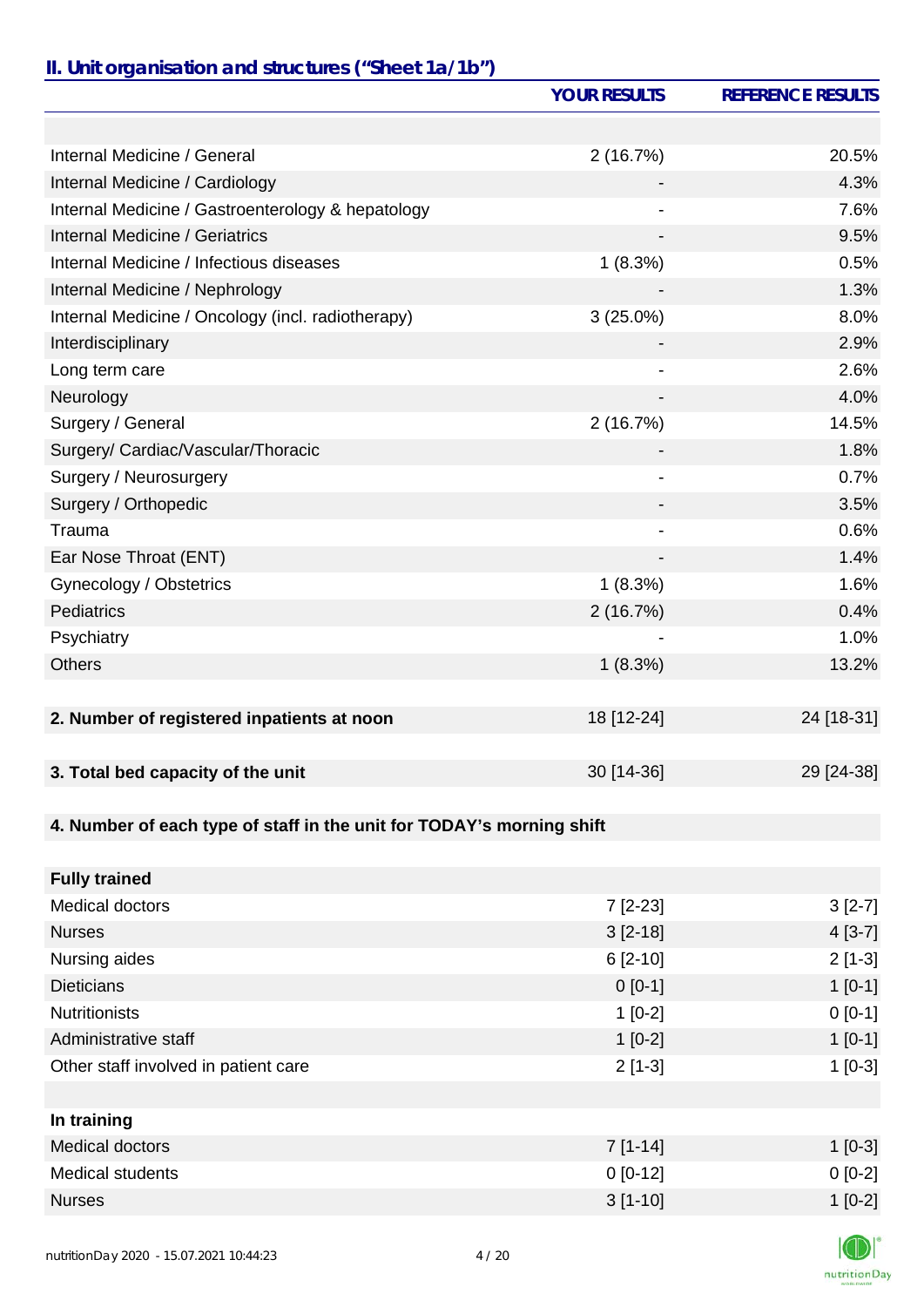| Nursing aides                                                                                       | $0[0-2]$      | $0[0-1]$         |
|-----------------------------------------------------------------------------------------------------|---------------|------------------|
| <b>Dieticians</b>                                                                                   | $0 [0-0]$     | $0[0-0]$         |
| <b>Nutritionists</b>                                                                                | $0[0-1]$      | $0[0-0]$         |
| Other staff involved in patient care                                                                | $0 [0-0]$     | $0 [0-0]$        |
|                                                                                                     |               |                  |
| 5. Is there a nutrition support team in your hospital<br>available?                                 | 6 (54.5%) Yes | 936 (81.4%) Yes  |
| 6. Does the unit have a nutrition care strategy?                                                    | 2 (18.2%) Yes | 890 (77.4%) Yes  |
|                                                                                                     |               |                  |
| 7. Is there a person in your unit responsible for<br>nutrition care?                                | 9 (81.8%) Yes | 831 (72.3%) Yes  |
| 8. Is there a dietician, nutritionist or dietetic assistant<br>available for your unit?             | 8 (72.7%) Yes | 1155 (90.1%) Yes |
|                                                                                                     |               |                  |
| 9. Is specific staff responsible for providing feeding<br>assistance to patients during meal times? | 3 (27.3%) Yes | 662 (57.6%) Yes  |
|                                                                                                     |               |                  |
| 10. How do you MAINLY screen/monitor patients for<br>malnutrition?                                  |               |                  |
| At admission                                                                                        |               |                  |
| No routine screening                                                                                | 5 (41.7%) Yes | 101 (7.5%) Yes   |
| No fixed criteria                                                                                   |               | 13 (0.97%) Yes   |
| Experience / visual assessment only                                                                 | 1 (8.3%) Yes  | 85 (6.3%) Yes    |
| Weighing / BMI only                                                                                 | 3 (25.0%) Yes | 193 (14.3%) Yes  |
| <b>Nutritional Risk Screening (NRS) 2002</b>                                                        | 2 (16.7%) Yes | 455 (33.8%) Yes  |
| Malnutrition Universal Screening Tool (MUST)                                                        |               | 86 (6.4%) Yes    |
| Malnutrition Screening tool (MST)                                                                   |               | 94 (7.0%) Yes    |
| <b>SNAQ</b>                                                                                         |               | 27 (2.0%) Yes    |
| Other formal tool                                                                                   |               | 218 (16.2%) Yes  |
| I do not know                                                                                       |               | 10 (0.74%) Yes   |
| Missing                                                                                             | 1(8.3%)       | 64 (4.8%)        |
|                                                                                                     |               |                  |
| <b>During hospital stay</b>                                                                         |               |                  |
| No routine monitoring                                                                               | 3 (25.0%) Yes | 120 (8.9%) Yes   |
| No fixed criteria                                                                                   |               | 101 (7.5%) Yes   |
| Experience / visual assessment only                                                                 | 1 (8.3%) Yes  | 212 (15.8%) Yes  |
| Weighing / BMI only                                                                                 | 6 (50.0%) Yes | 438 (32.5%) Yes  |
| Other formal tool                                                                                   |               | 378 (28.1%) Yes  |
| I do not know                                                                                       | 1 (8.3%) Yes  | 33 (2.5%) Yes    |
| Missing                                                                                             | 1(8.3%)       | 64 (4.8%)        |
|                                                                                                     |               |                  |
| 11a. Do you routinely use guidelines or standards for<br>nutrition care?                            | 3 (27.3%) Yes | 954 (85.2%) Yes  |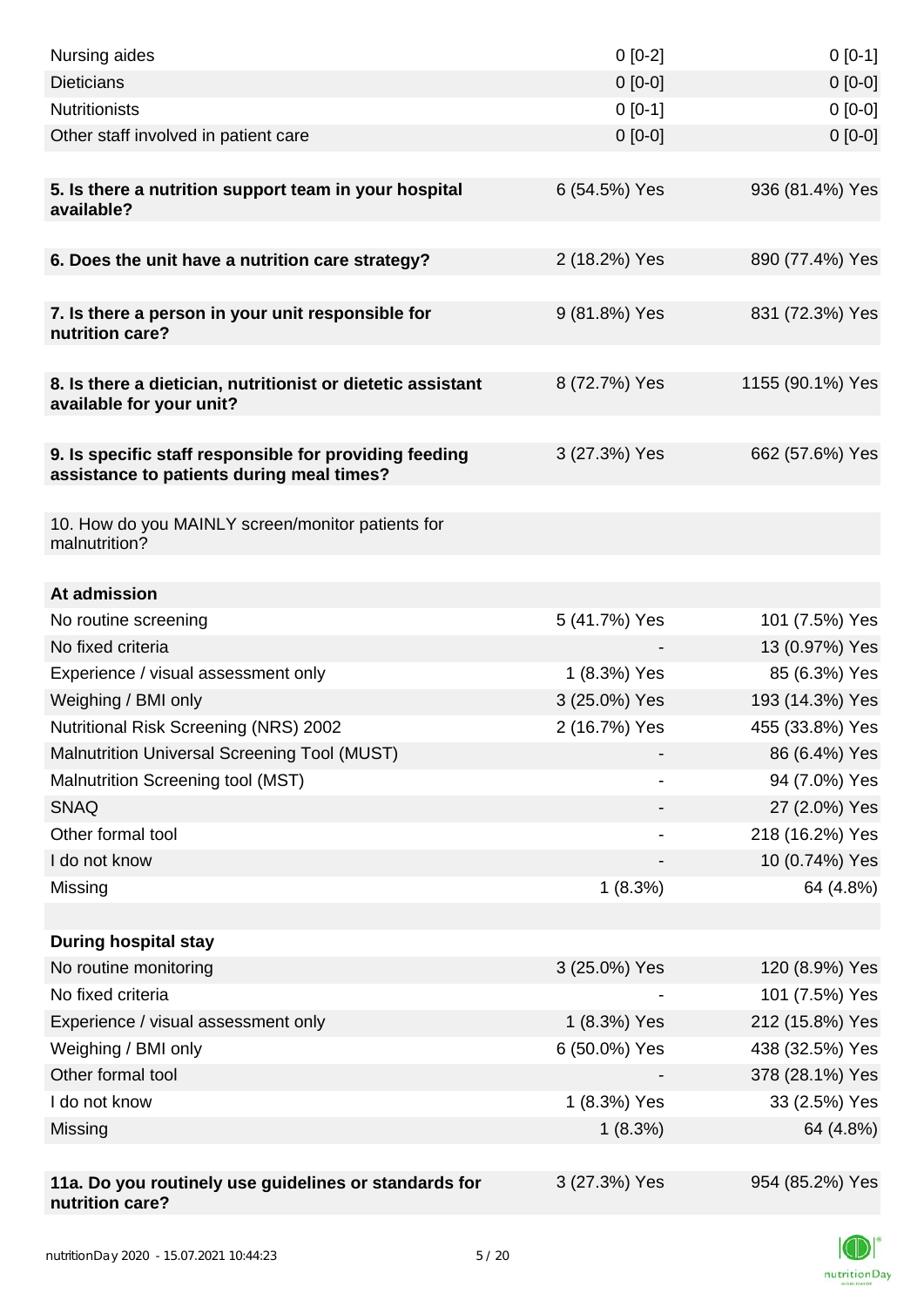| 2 (66.7%) Yes | 266 (27.9%) Yes |
|---------------|-----------------|
|               | 148 (15.5%) Yes |
| 1 (33.3%) Yes | 355 (37.2%) Yes |
|               | 58 (6.1%) Yes   |
|               | 111 (11.6%) Yes |
| -             | 8 (0.84%) Yes   |
|               | $8(0.84\%)$     |
|               |                 |

## **12. What is routinely done in your unit for given patient groups?**

| At risk                                                    |                |                 |
|------------------------------------------------------------|----------------|-----------------|
| Watchful waiting                                           | 8 (66.7%) Yes  | 355 (26.4%) Yes |
| Discuss nutrition care activities during ward rounds       | 9 (75.0%) Yes  | 572 (42.5%) Yes |
| Develop an individual nutrition care plan                  | 9 (75.0%) Yes  | 675 (50.1%) Yes |
| Initiate treatment / nutrition intervention                | 9 (75.0%) Yes  | 739 (54.9%) Yes |
| Consult a nutrition expert (dietician, nutritionist, etc.) | 5 (41.7%) Yes  | 739 (54.9%) Yes |
| Consult a medical professional                             | 3 (25.0%) Yes  | 472 (35.1%) Yes |
| Calculate energy requirements                              | 6 (50.0%) Yes  | 593 (44.1%) Yes |
| Calculate protein requirements                             | 3 (25.0%) Yes  | 574 (42.6%) Yes |
|                                                            |                |                 |
| <b>Malnourished</b>                                        |                |                 |
| Watchful waiting                                           | 7 (58.3%) Yes  | 252 (18.7%) Yes |
| Discuss nutrition care activities during ward rounds       | 9 (75.0%) Yes  | 614 (45.6%) Yes |
| Develop an individual nutrition care plan                  | 9 (75.0%) Yes  | 739 (54.9%) Yes |
| Initiate treatment / nutrition intervention                | 10 (83.3%) Yes | 797 (59.2%) Yes |
| Consult a nutrition expert (dietician, nutritionist, etc.) | 7 (58.3%) Yes  | 729 (54.2%) Yes |
| Consult a medical professional                             | 6 (50.0%) Yes  | 540 (40.1%) Yes |
| Calculate energy requirements                              | 9 (75.0%) Yes  | 686 (51.0%) Yes |
| Calculate protein requirements                             | 7 (58.3%) Yes  | 670 (49.8%) Yes |
|                                                            |                |                 |
| <b>Every patient</b>                                       |                |                 |
| Watchful waiting                                           | 2 (16.7%) Yes  | 668 (49.6%) Yes |
| Discuss nutrition care activities during ward rounds       |                | 331 (24.6%) Yes |
| Develop an individual nutrition care plan                  |                | 220 (16.3%) Yes |
| Initiate treatment / nutrition intervention                |                | 173 (12.9%) Yes |
| Consult a nutrition expert (dietician, nutritionist, etc.) | 4 (33.3%) Yes  | 256 (19.0%) Yes |
| Consult a medical professional                             | 4 (33.3%) Yes  | 267 (19.8%) Yes |
| Calculate energy requirements                              | 1 (8.3%) Yes   | 166 (12.3%) Yes |
| Calculate protein requirements                             | 3 (25.0%) Yes  | 148 (11.0%) Yes |
|                                                            |                |                 |

**Never**

Watchful waiting  $95 (7.1\%)$  Yes



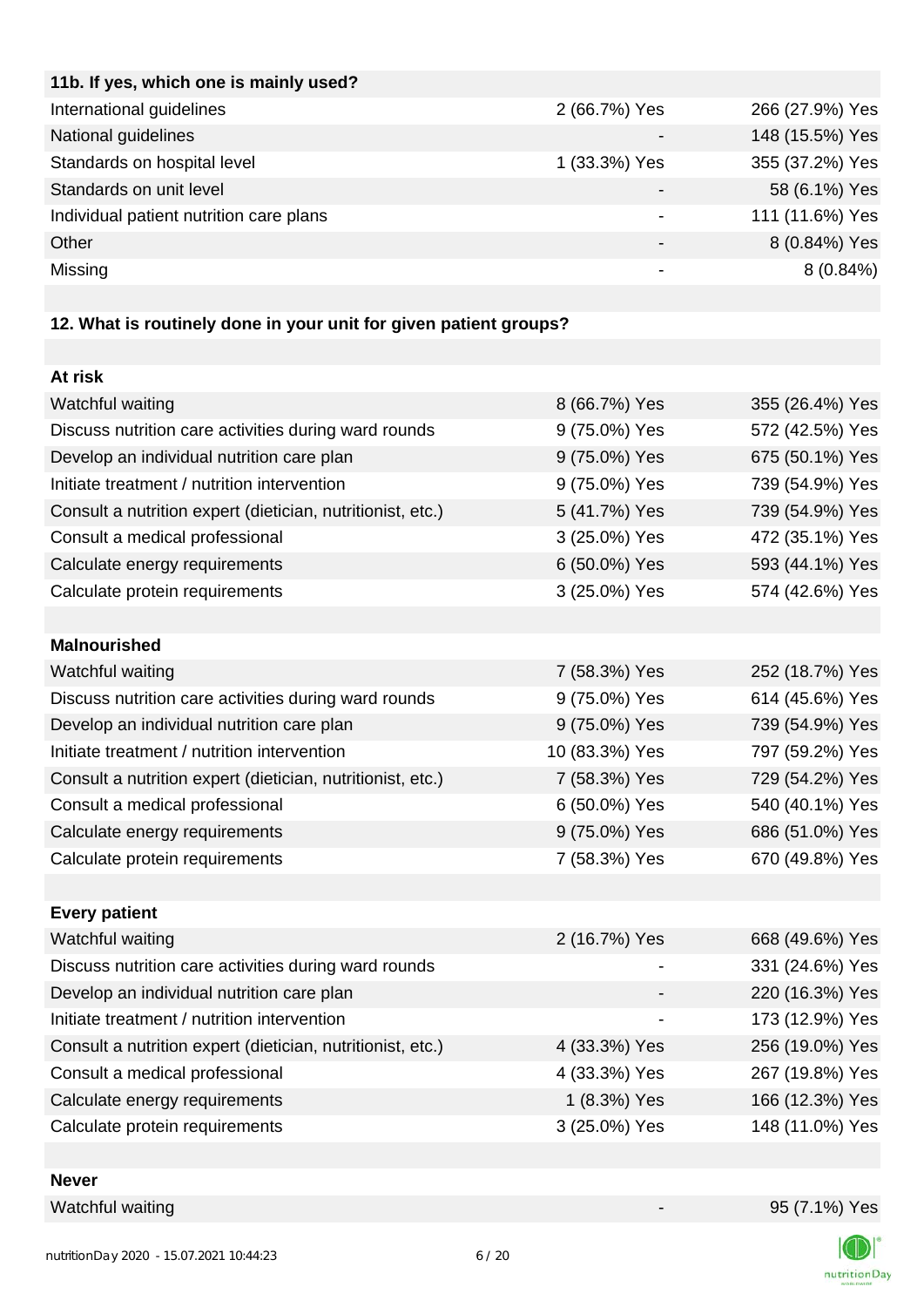| Discuss nutrition care activities during ward rounds               | 1 (8.3%) Yes   | 58 (4.3%) Yes    |
|--------------------------------------------------------------------|----------------|------------------|
| Develop an individual nutrition care plan                          |                | 40 (3.0%) Yes    |
| Initiate treatment / nutrition intervention                        |                | 22 (1.6%) Yes    |
| Consult a nutrition expert (dietician, nutritionist, etc.)         | -              | 20 (1.5%) Yes    |
| Consult a medical professional                                     |                | 124 (9.2%) Yes   |
| Calculate energy requirements                                      |                | 120 (8.9%) Yes   |
| Calculate protein requirements                                     |                | 139 (10.3%) Yes  |
|                                                                    |                |                  |
| I do not know                                                      |                |                  |
| Watchful waiting                                                   | 1 (8.3%) Yes   | 70 (5.2%) Yes    |
| Discuss nutrition care activities during ward rounds               | 1 (8.3%) Yes   | 49 (3.6%) Yes    |
| Develop an individual nutrition care plan                          | 2 (16.7%) Yes  | 43 (3.2%) Yes    |
| Initiate treatment / nutrition intervention                        | 1 (8.3%) Yes   | 37 (2.7%) Yes    |
| Consult a nutrition expert (dietician, nutritionist, etc.)         | 1 (8.3%) Yes   | 39 (2.9%) Yes    |
| Consult a medical professional                                     | 1 (8.3%) Yes   | 96 (7.1%) Yes    |
| Calculate energy requirements                                      | 2 (16.7%) Yes  | 68 (5.1%) Yes    |
| Calculate protein requirements                                     | 2 (16.7%) Yes  | 75 (5.6%) Yes    |
|                                                                    |                |                  |
| 13. When do you routinely weigh your patients?                     |                |                  |
| at admission                                                       | 8 (66.7%) Yes  | 878 (65.2%) Yes  |
| Within 24 hours                                                    |                | 203 (15.1%) Yes  |
| Within 48 hours                                                    | 2 (16.7%) Yes  | 74 (5.5%) Yes    |
| Within 72 hours                                                    | 1 (8.3%) Yes   | 32 (2.4%) Yes    |
| Every week                                                         | 2 (16.7%) Yes  | 631 (46.9%) Yes  |
| Occasionally                                                       |                | 153 (11.4%) Yes  |
| When requested                                                     | 7 (58.3%) Yes  | 707 (52.5%) Yes  |
| At discharge                                                       |                | 65 (4.8%) Yes    |
| Never                                                              |                | 12 (0.89%) Yes   |
| I do not know                                                      | 1 (8.3%) Yes   | 8 (0.59%) Yes    |
| No answer given                                                    |                | 64 (4.8%)        |
|                                                                    |                |                  |
| 14. What do you do to support adequate food intake of patients?    |                |                  |
| Offer additional meals or in between snacks                        | 10 (83.3%) Yes | 1043 (77.5%) Yes |
| Offer meal choices                                                 | 3 (25.0%) Yes  | 989 (73.5%) Yes  |
| Offer different portion sizes                                      | 6 (50.0%) Yes  | 900 (66.9%) Yes  |
| Consider food presentation                                         | 4 (33.3%) Yes  | 460 (34.2%) Yes  |
| Change food texture/consistency as needed                          | 10 (83.3%) Yes | 1106 (82.2%) Yes |
| Consider patient problems with eating and drinking                 | 10 (83.3%) Yes | 1111 (82.5%) Yes |
| Ensure that mealtimes are undisturbed/protected<br>mealtime policy |                | 399 (29.6%) Yes  |
| Promote positive eating environment                                | 1 (8.3%) Yes   | 493 (36.6%) Yes  |
| Consider cultural/religious preferences                            | 5 (41.7%) Yes  | 999 (74.2%) Yes  |
| Consider patient allergies / intolerances                          | 7 (58.3%) Yes  | 1163 (86.4%) Yes |
| Other                                                              |                | 101 (7.5%) Yes   |

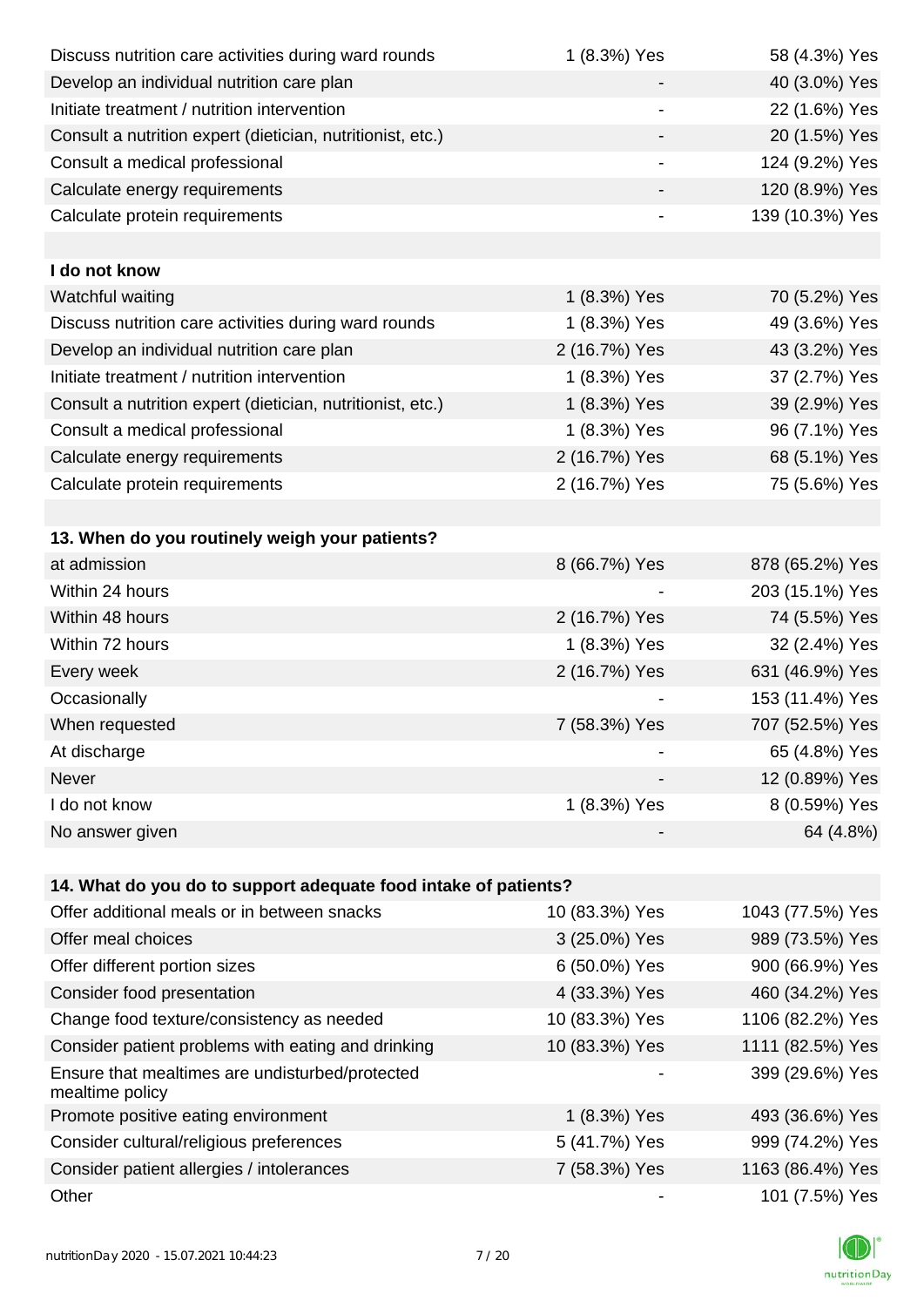| I do not know                                                                        | 1 (8.3%) Yes  | 23 (1.7%) Yes   |
|--------------------------------------------------------------------------------------|---------------|-----------------|
| No answer given                                                                      | 1(8.3%)       | 64 (4.8%)       |
| 15. Which nutrition-related standards or routine activities exist in your unit?      |               |                 |
| Nutrition training is available                                                      |               | 772 (57.4%) Yes |
| Reporting of nutrition related information to hospital<br>managers                   | 2 (16.7%) Yes | 544 (40.4%) Yes |
| Quality indicators are recorded and reported to national<br>or regional level        |               | 422 (31.4%) Yes |
| Quality indicators are used for internal benchmarking                                | 1 (8.3%) Yes  | 494 (36.7%) Yes |
| Patient feedback about food and food service is collected<br>using a questionnaire   | 4 (33.3%) Yes | 805 (59.8%) Yes |
| None                                                                                 | 4 (33.3%) Yes | 38 (2.8%) Yes   |
| I do not know                                                                        | 2 (16.7%) Yes | 59 (4.4%) Yes   |
| No answer given                                                                      | 1(8.3%)       | 196 (14.6%)     |
|                                                                                      |               |                 |
| 16. At admission what is asked and documented?                                       |               |                 |
| Change in weight                                                                     | 5 (41.7%) Yes | 985 (73.2%) Yes |
| Eating habits/difficulties                                                           | 4 (33.3%) Yes | 932 (69.2%) Yes |
| Nutrition before admission                                                           |               | 746 (55.4%) Yes |
| None                                                                                 | 2 (16.7%) Yes | 20 (1.5%) Yes   |
| I do not know                                                                        | 3 (25.0%) Yes | 39 (2.9%) Yes   |
| No answer given                                                                      | 1(8.3%)       | 196 (14.6%)     |
|                                                                                      |               |                 |
| 17. On what forms is there a specific part about eating, nutrition or malnutrition?  |               |                 |
| a. Patient Record has a section for                                                  |               |                 |
| indicating if the patient is malnourished or at risk of<br>malnutrition              | 4 (33.3%) Yes | 965 (71.7%) Yes |
| nutrition treatment                                                                  | 5 (41.7%) Yes | 759 (56.4%) Yes |
| None                                                                                 | 3 (25.0%) Yes | 53 (3.9%) Yes   |
| I do not know                                                                        | 2 (16.7%) Yes | 40 (3.0%) Yes   |
|                                                                                      |               |                 |
| b. Discharge Letter                                                                  |               |                 |
| summarizes nutrition treatment received during stay                                  | 1 (8.3%) Yes  | 573 (42.6%) Yes |
| makes future nutrition-related recommendations                                       | 7 (58.3%) Yes | 775 (57.6%) Yes |
| None                                                                                 | 2 (16.7%) Yes | 112 (8.3%) Yes  |
| I do not know                                                                        | 1 (8.3%) Yes  | 136 (10.1%) Yes |
|                                                                                      |               |                 |
| 18. Do you provide brochures about malnutrition to<br>at risk/malnourished patients? | 5 (45.5%) Yes | 475 (44.9%) Yes |
| 19. Who filled in this sheet?                                                        |               |                 |
| Head staff                                                                           |               |                 |
| Dietician                                                                            | 2 (16.7%) Yes | 369 (27.4%) Yes |
|                                                                                      |               |                 |
|                                                                                      | 6 (50.0%) Yes | 641 (47.6%) Yes |
| <b>Nurse</b>                                                                         | 1 (8.3%) Yes  | 339 (25.2%) Yes |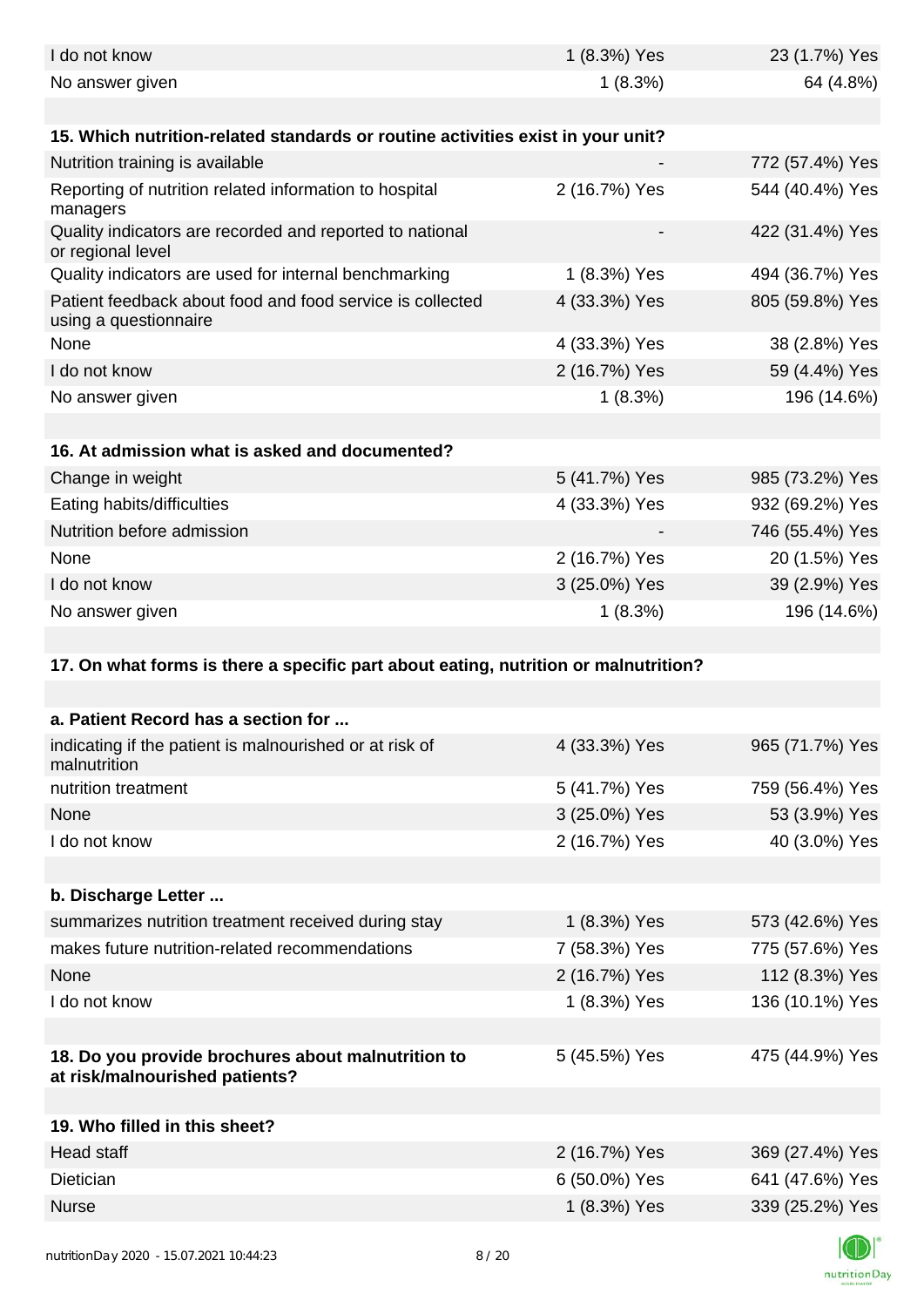| Physician            | $\overline{\phantom{0}}$ | 140 (10.4%) Yes |
|----------------------|--------------------------|-----------------|
| Administrative staff | $\overline{\phantom{0}}$ | 22 (1.6%) Yes   |
| Other                | 1 (8.3%) Yes             | 87 (6.5%) Yes   |
| None                 | $\overline{\phantom{0}}$ |                 |
| I do not know        | 1 (8.3%) Yes             | 16 (1.2%) Yes   |

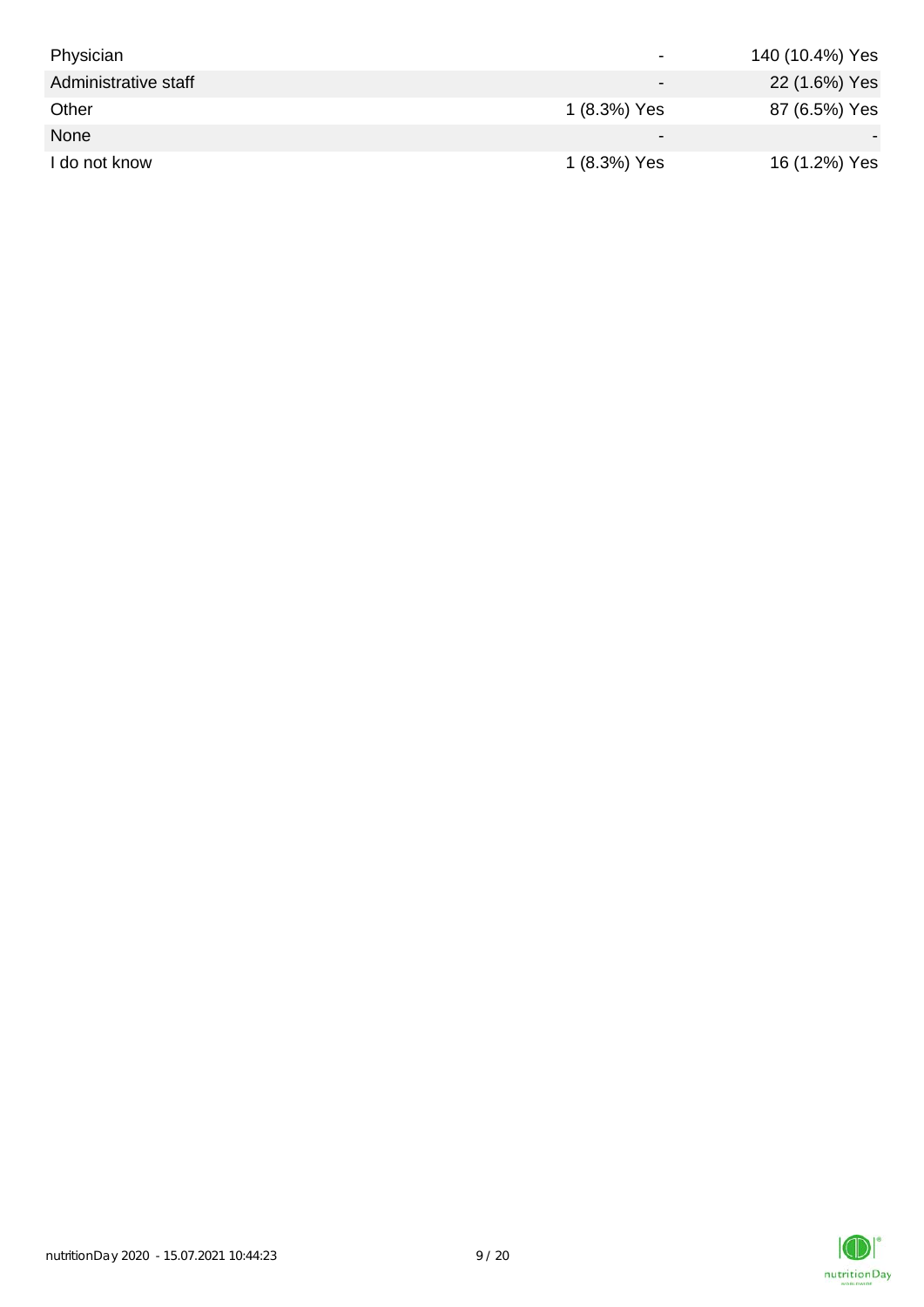|                                                                                         | <b>YOUR RESULTS</b>      | <b>REFERENCE RESULTS</b> |
|-----------------------------------------------------------------------------------------|--------------------------|--------------------------|
|                                                                                         |                          |                          |
| Total                                                                                   | 158                      | 24938                    |
| Age                                                                                     | 40 [27-61]               | 67 [52-79]               |
| Female                                                                                  | 101 (63.9%)              | 12350 (49.5%)            |
| Weight                                                                                  | $67.3 \pm 15.9$          | 70.6±18.8                |
| Height                                                                                  | $158 + 8$                | $166 + 10$               |
| <b>BMI</b>                                                                              | $26.6 + 5.8$             | $25.6 + 5.9$             |
|                                                                                         |                          |                          |
| 1. This hospital admission was                                                          |                          |                          |
| planned                                                                                 | 32 (20.3%)               | 8897 (35.7%)             |
| an emergency                                                                            | 97 (61.4%)               | 14095 (56.5%)            |
| I do not know                                                                           | 29 (18.4%)               | 1946 (7.8%)              |
| No answer given                                                                         |                          |                          |
|                                                                                         |                          |                          |
| 2a. Diagnosis at admission                                                              |                          |                          |
| 0100 Infectious and parasitic diseases                                                  | 4(2.5%)                  | 2401 (9.6%)              |
| 0200 Neoplasms                                                                          | 34 (21.5%)               | 4540 (18.2%)             |
| 0300 Blood and bloodforming organs and the immune<br>mechanism                          | $8(5.1\%)$               | 1745 (7.0%)              |
| 0400 Endocrine, nutritional and metabolic diseases                                      | 1(0.63%)                 | 3135 (12.6%)             |
| 0500 Mental health                                                                      | 2(1.3%)                  | 1229 (4.9%)              |
| 0600 Nervous system                                                                     | $7(4.4\%)$               | 2384 (9.6%)              |
| 0700 Eye and adnexa                                                                     |                          | 314 (1.3%)               |
| 0800 Ear and mastoid process                                                            |                          | 143 (0.57%)              |
| 0900 Circulatory system                                                                 | 5(3.2%)                  | 5456 (21.9%)             |
| 1000 Respiratory system                                                                 | 25 (15.8%)               | 3828 (15.4%)             |
| 1100 Digestive system                                                                   | 15 (9.5%)                | 6160 (24.7%)             |
| 1200 Skin and subcutaneous tissue                                                       | 1(0.63%)                 | 1185 (4.8%)              |
| 1300 Musculoskeletal system and connective tissue                                       | 13 (8.2%)                | 4086 (16.4%)             |
| 1400 Genitourinary system                                                               | 4(2.5%)                  | 2781 (11.2%)             |
| 1500 Pregnancy, childbirth and the puerperium                                           | 44 (27.8%)               | 294 (1.2%)               |
| 1600 Conditions originating in the perinatal period                                     |                          | 55 (0.22%)               |
| 1700 Congenital/chromosomal abnormalities                                               |                          | 57 (0.23%)               |
| 1800 Symptoms, signs, abnormal clinical/lab findings                                    |                          | 1374 (5.5%)              |
| 1900 Injury, poisoning                                                                  | 2(1.3%)                  | 699 (2.8%)               |
| 2000 External causes of morbidity and mortality (e.g.<br>transport accidents, assaults) | $3(1.9\%)$               | 760 (3.0%)               |
| 2100 Factors influencing health status and contact with<br>health services              | $\overline{\phantom{a}}$ | 967 (3.9%)               |
| No answer given                                                                         |                          |                          |

### **3. Which conditions/comorbidities does this patient have?**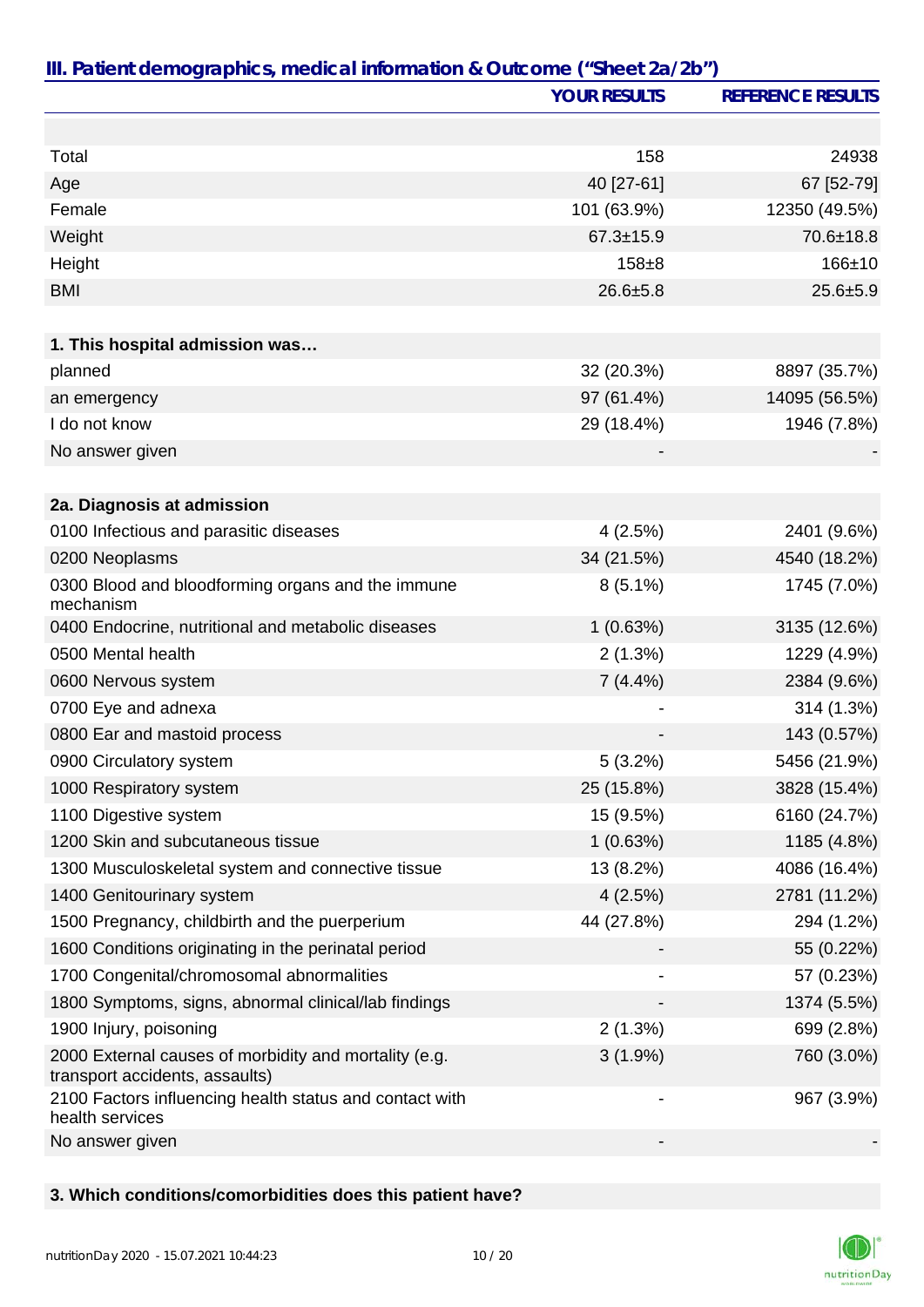| Cardiac insufficiency                                | 2(1.8%)     | 4815 (20.0%)  |
|------------------------------------------------------|-------------|---------------|
| Myocardial infarction                                | 3(2.7%)     | 1295 (5.4%)   |
| Chronic lung disease                                 | $9(8.0\%)$  | 3095 (12.9%)  |
| Cerebral vascular disease                            | 1(0.89%)    | 2104 (8.8%)   |
| Peripheral vascular disease                          | 6(5.4%)     | 2576 (10.7%)  |
| Chronic liver disease                                |             | 1387 (5.8%)   |
| Chronic kidney disease                               |             | 2780 (11.6%)  |
| <b>Diabetes</b>                                      | 20 (17.1%)  | 5493 (22.8%)  |
| Cancer                                               | 35 (24.1%)  | 5291 (22.0%)  |
| Infection                                            | 1(0.88%)    | 3401 (14.2%)  |
| Dementia                                             |             | 1201 (5.0%)   |
| Major depressive disorder                            |             | 1146 (4.8%)   |
| Other chronic mental disorder                        | 4(3.6%)     | 1129 (4.7%)   |
| Other chronic disease                                | 12 (10.7%)  | 6182 (25.7%)  |
| None                                                 | 69 (43.7%)  | 4918 (19.7%)  |
|                                                      |             |               |
| 4a. Previous operation during this hospital stay     |             |               |
| Yes, planned                                         | 24 (15.2%)  | 4588 (18.4%)  |
| Yes, acute                                           | 21 (13.3%)  | 1540 (6.2%)   |
| <b>No</b>                                            | 112 (70.9%) | 15619 (62.6%) |
| I do not know                                        |             | 235 (0.94%)   |
| Missing                                              | 1(0.63%)    | 2956 (11.9%)  |
|                                                      |             |               |
| Days since operation                                 | $1[0-2]$    | 4 [1-13]      |
|                                                      |             |               |
| 4b. Planned operation during this hospital stay      |             |               |
| Yes, today or tomorrow                               | 20 (12.7%)  | 1928 (7.7%)   |
| Yes, later                                           | $8(5.1\%)$  | 1364 (5.5%)   |
| No                                                   | 126 (79.7%) | 17466 (70.0%) |
| I do not know                                        | 2(1.3%)     | 777 (3.1%)    |
| Missing                                              | 2(1.3%)     | 3403 (13.6%)  |
|                                                      |             |               |
| 5. Previous ICU admission during this hospital stay? | 14 (8.9%)   | 2367 (10.6%)  |
| (Yes)                                                |             |               |
|                                                      |             |               |
| 6. Is this patient terminally ill?                   | 21 (13.3%)  | 1518 (6.1%)   |
|                                                      |             |               |
| 7. Fluid status<br>Normal                            |             | 19053 (76.4%) |
| Overloaded                                           | 143 (90.5%) |               |
|                                                      |             | 1296 (5.2%)   |
| Dehydrated                                           | $3(1.9\%)$  | 1231 (4.9%)   |
| I do not know                                        | 12 (7.6%)   | 3358 (13.5%)  |
| Missing                                              |             |               |

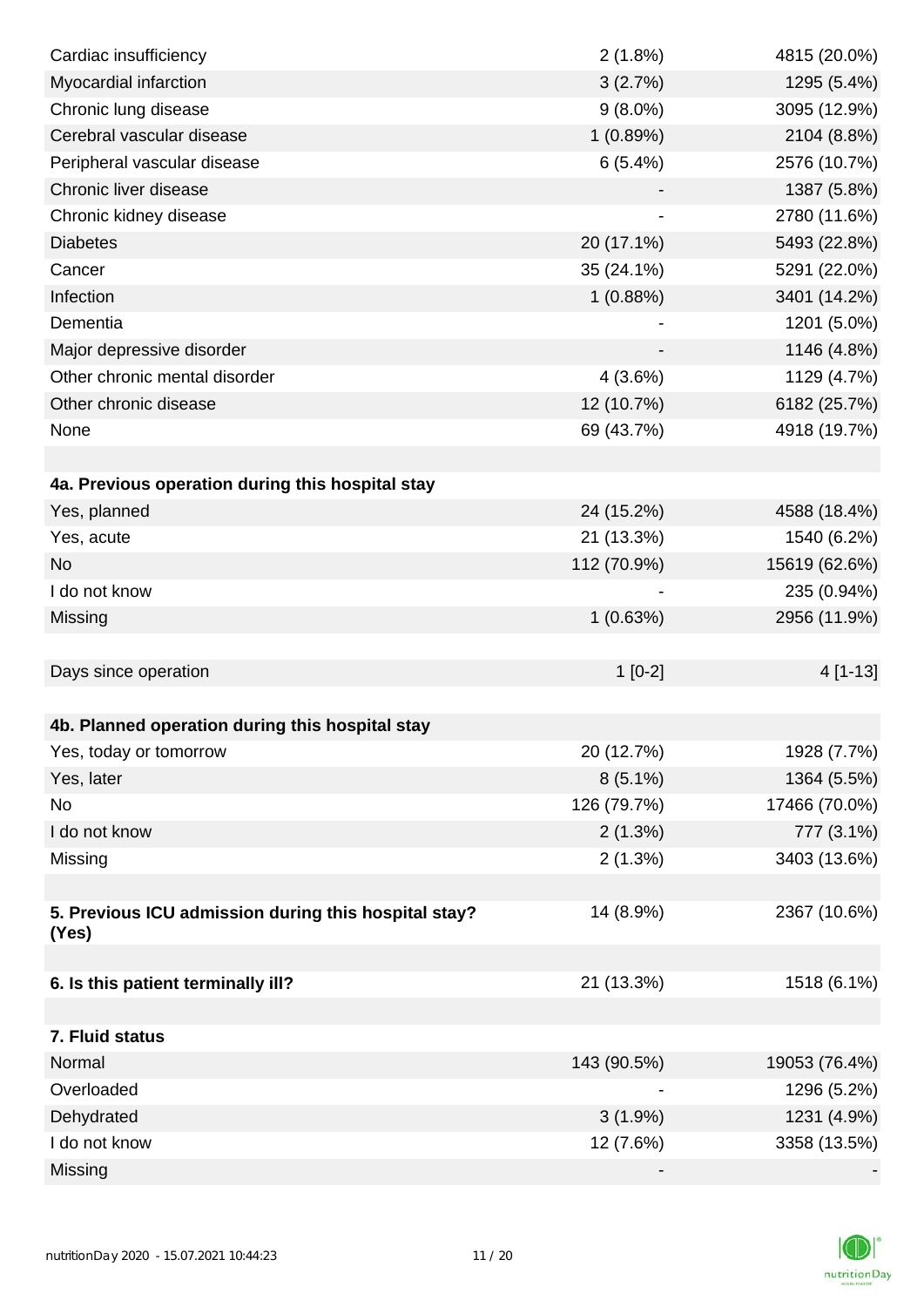| 8. Number of different medications planned                                               |                          |               |
|------------------------------------------------------------------------------------------|--------------------------|---------------|
| Oral                                                                                     | $2[1-3]$                 | $5[2-8]$      |
| Other                                                                                    | $3[1-5]$                 | $2[1-4]$      |
|                                                                                          |                          |               |
| 9. Was this patient identified as malnourished or at risk of malnutrition?               |                          |               |
| Malnourished                                                                             | 9(5.7%)                  | 3162 (12.7%)  |
| At risk                                                                                  | 24 (15.2%)               | 4616 (18.5%)  |
| <b>No</b>                                                                                | 116 (73.4%)              | 15318 (61.4%) |
| I do not know                                                                            | 9(5.7%)                  | 1842 (7.4%)   |
| Missing                                                                                  |                          |               |
|                                                                                          |                          |               |
| 10. IV Fluids                                                                            |                          |               |
| Electrolyte solution (NaCl, Ringers lactate, etc)                                        | 121 (76.6%)              | 8176 (32.8%)  |
| 5% Glucose solution                                                                      | 21 (13.3%)               | 2128 (8.5%)   |
|                                                                                          |                          |               |
| 11. Number of ONS drinks planned                                                         | $0[0-0]$                 | $0[0-0]$      |
|                                                                                          |                          |               |
| 12. Nutrition intake                                                                     |                          |               |
| Regular hospital food                                                                    | 103 (65.2%)              | 15131 (60.7%) |
| Fortified/enriched hospital food                                                         | 22 (13.9%)               | 3290 (13.2%)  |
| Protein/energy supplement (e.g. ONS drinks)                                              | 11 (7.0%)                | 4070 (16.3%)  |
| <b>Enteral nutrition</b>                                                                 | 2(1.3%)                  | 1106 (4.4%)   |
| Parenteral nutrition                                                                     | 2(1.3%)                  | 1022 (4.1%)   |
| Special diet                                                                             | 36 (22.8%)               | 7501 (30.1%)  |
| None                                                                                     | 6(3.8%)                  | 982 (3.9%)    |
|                                                                                          |                          |               |
| 13a. All lines and Tubes                                                                 |                          |               |
| <b>Central Venous</b>                                                                    | 18 (11.4%)               | 2136 (9.6%)   |
| Peripheral venous access                                                                 | 112 (70.9%)              | 11129 (49.9%) |
| Nasogastric                                                                              | 1(0.63%)                 | 528 (2.4%)    |
| Nasojejunal                                                                              |                          | 115 (0.52%)   |
| Nasoduadenal                                                                             | $\overline{\phantom{a}}$ | 82 (0.37%)    |
| Enterostoma                                                                              |                          | 100 (0.45%)   |
| Percutaneous endoscopy/surgical gastrostomy                                              | 1(0.63%)                 | 216 (0.97%)   |
| Percutaneous endoscopy/surgical jejunostomy                                              |                          | 91 (0.41%)    |
| None                                                                                     | 30 (19.0%)               | 11685 (46.9%) |
|                                                                                          |                          |               |
| 13b. Were there complications with nutrition related lines<br>and tubes since admission? |                          |               |
| Yes, previously                                                                          | 2(1.3%)                  | 352 (1.4%)    |
| Yes, ongoing                                                                             | 4(2.5%)                  | 210 (0.84%)   |
| <b>No</b>                                                                                | 144 (91.1%)              | 18650 (74.8%) |
| I do not know                                                                            | $7(4.4\%)$               | 2030 (8.1%)   |
| Missing                                                                                  | 1(0.63%)                 | 3696 (14.8%)  |

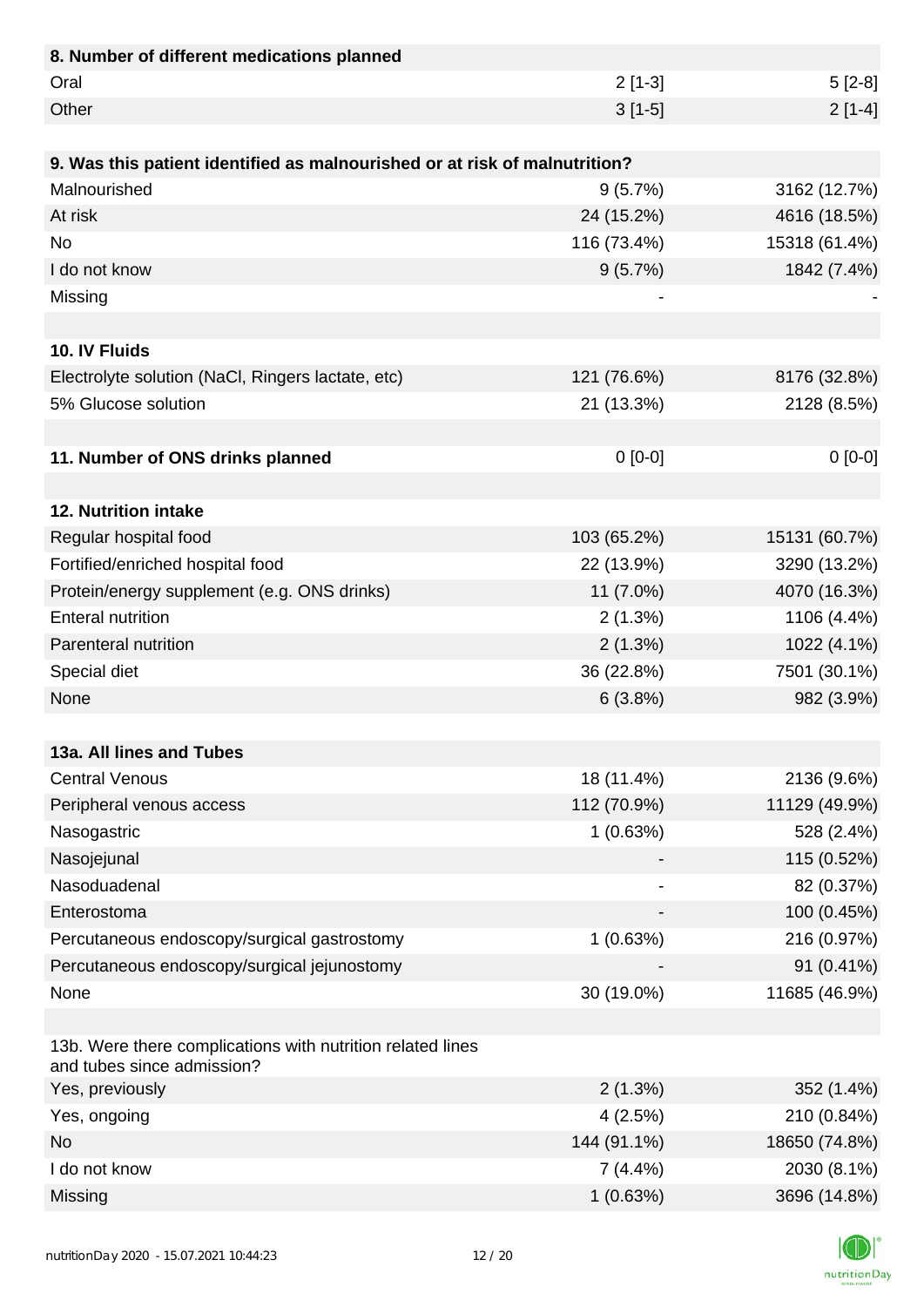| 14. Please indicate if any of the following was done for this patient since admission |             |               |
|---------------------------------------------------------------------------------------|-------------|---------------|
| Energy requirements were determined                                                   | 39 (24.7%)  | 8591 (38.5%)  |
| Protein requirements were determined                                                  | 39 (24.7%)  | 7723 (34.6%)  |
| Food/Nutrition intake was recorded in the patient record                              | 40 (25.3%)  | 9521 (42.7%)  |
| Nutrition treatment plan was developed                                                | 43 (27.2%)  | 8177 (36.6%)  |
| Nutrition expert was consulted                                                        | 50 (31.6%)  | 8667 (38.8%)  |
| Malnutrition status is recorded in the patient record                                 | 32 (20.3%)  | 7448 (33.4%)  |
| None                                                                                  |             |               |
|                                                                                       |             |               |
| 15a. Energy goal                                                                      |             |               |
| < 500 kcal                                                                            | 1(0.63%)    | 783 (3.1%)    |
| 500-999 kcal                                                                          |             | 194 (0.78%)   |
| 1000-1499 kcal                                                                        | 2(1.3%)     | 1956 (7.8%)   |
| 1500-1999 kcal                                                                        | 44 (27.8%)  | 7632 (30.6%)  |
| >=2000 kcal                                                                           | 1(0.63%)    | 2380 (9.5%)   |
| Not determined                                                                        | 95 (60.1%)  | 7419 (29.7%)  |
| I do not know                                                                         | 15 (9.5%)   | 1959 (7.9%)   |
| Missing                                                                               |             | 2615 (10.5%)  |
|                                                                                       |             |               |
| 15b. Energy intake                                                                    |             |               |
| $< 500$ kcal                                                                          | $3(1.9\%)$  | 1316 (5.3%)   |
| 500-999 kcal                                                                          |             | 938 (3.8%)    |
| 1000-1499 kcal                                                                        | 2(1.3%)     | 2996 (12.0%)  |
| 1500-1999 kcal                                                                        | 43 (27.2%)  | 5568 (22.3%)  |
| >=2000 kcal                                                                           | 1(0.63%)    | 1218 (4.9%)   |
| Not determined                                                                        | 95 (60.1%)  | 7394 (29.6%)  |
| I do not know                                                                         | 14 (8.9%)   | 2893 (11.6%)  |
| Missing                                                                               |             | 2615 (10.5%)  |
|                                                                                       |             |               |
| 16. Since admission, this patient's health status has                                 |             |               |
| Improved                                                                              | 116 (73.4%) | 11443 (45.9%) |
| Deteriorated                                                                          | 6(3.8%)     | 1219 (4.9%)   |
| Remained the same                                                                     | 30 (19.0%)  | 6079 (24.4%)  |
| This patient has just been admitted                                                   | 5(3.2%)     | 1466 (5.9%)   |
| I do not know                                                                         | 1(0.63%)    | 2116 (8.5%)   |
| Missing                                                                               |             | 2615 (10.5%)  |
|                                                                                       |             |               |
| Length of hospital stay (days)                                                        | $7[4-13]$   | 12 [6-23]     |
|                                                                                       |             |               |
| <b>Outcome Code</b>                                                                   |             |               |
| 1= Still in the hospital                                                              | 4(2.5%)     | 2515 (10.1%)  |
| 2= Transferred to another hospital                                                    | 1(0.63%)    | 534 (2.1%)    |
| 3= Transferred to long term care                                                      | 2(1.3%)     | 1049 (4.2%)   |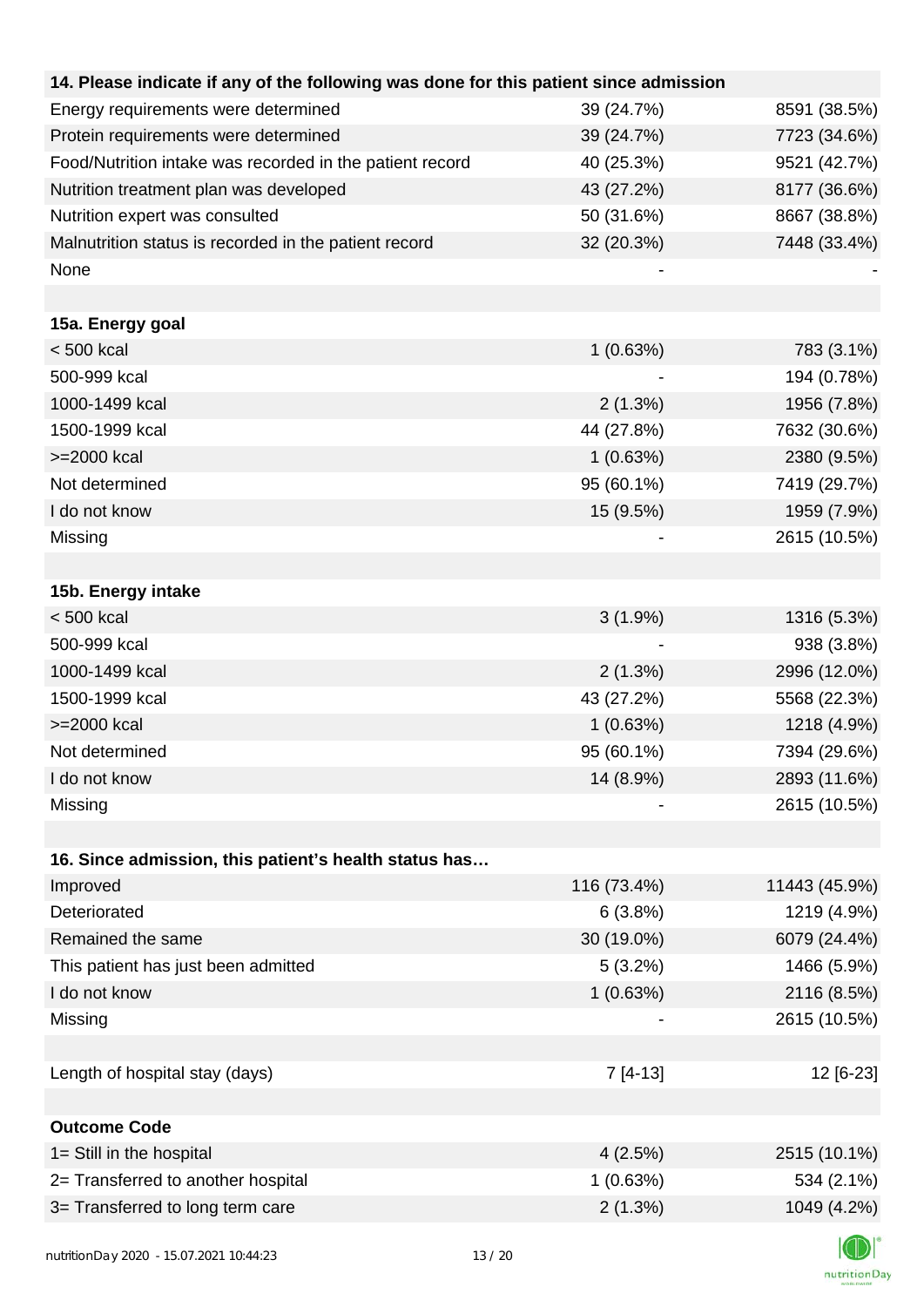| 4= Rehabilitation                    | 1(0.63%)    | 871 (3.5%)    |
|--------------------------------------|-------------|---------------|
| 5= Discharged home                   | 143 (90.5%) | 18594 (74.6%) |
| $6 = Death$                          | $7(4.4\%)$  | 785 (3.1%)    |
| $7 =$ Others                         |             | 410 (1.6%)    |
| Missing                              |             | 180 (0.72%)   |
|                                      |             |               |
| <b>Readmitted since ND</b>           |             |               |
| $1 = No$                             | 126 (81.8%) | 16760 (76.8%) |
| 2= Yes, same hospital planned        | 16 (10.4%)  | 1458 (6.7%)   |
| 3= Yes, same hospital unplanned      | $3(1.9\%)$  | 1363 (6.2%)   |
| 4= Yes, different hospital planned   |             | 114 (0.52%)   |
| 5= Yes, different hospital unplanned |             | 114 (0.52%)   |
| 6= Unknown                           | -           | 481 (2.2%)    |
| <b>Missing</b>                       | $9(5.8\%)$  | 1471 (6.7%)   |

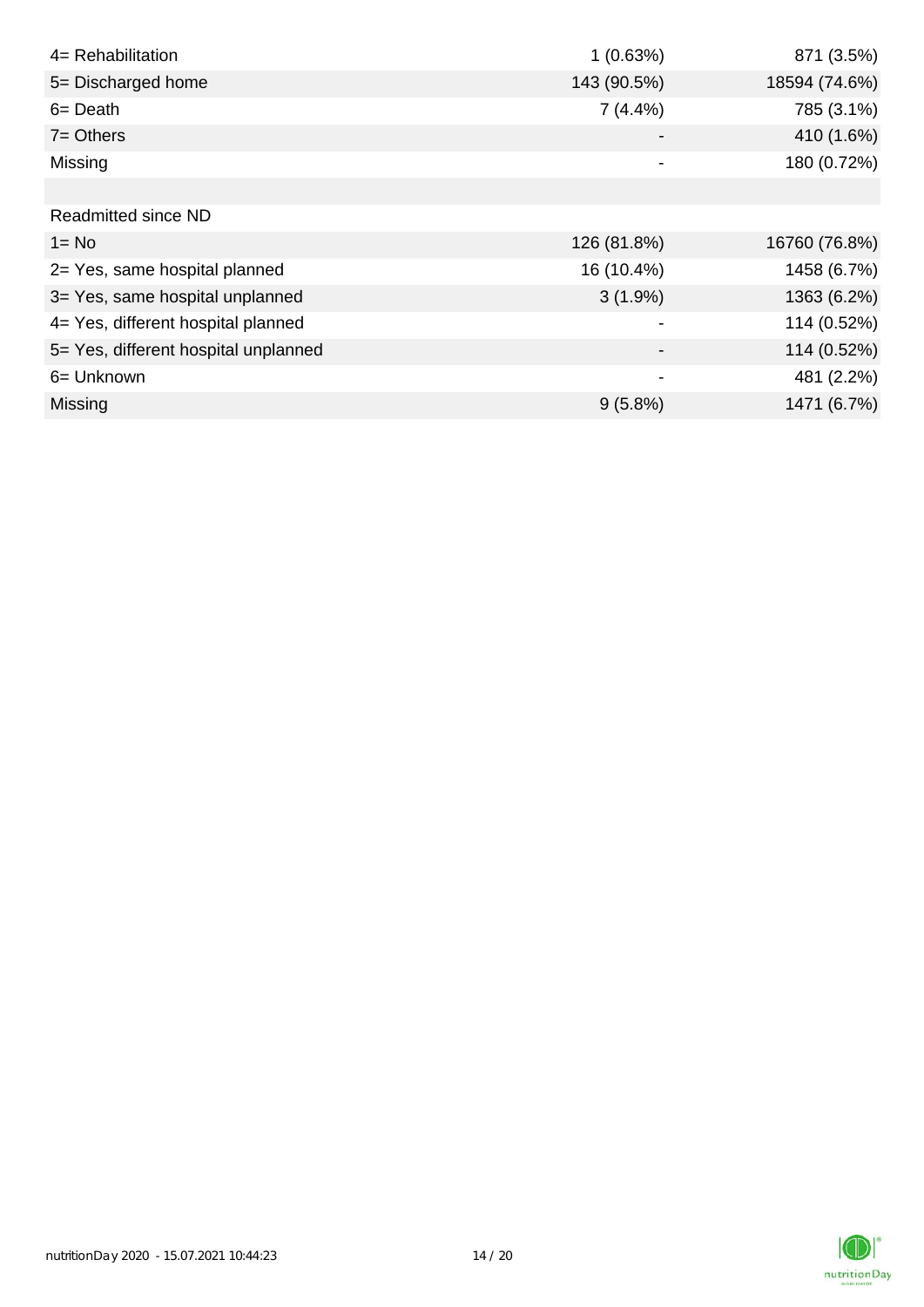|                                                                                   | <b>YOUR RESULTS</b> | <b>REFERENCE RESULTS</b> |
|-----------------------------------------------------------------------------------|---------------------|--------------------------|
|                                                                                   |                     |                          |
| 1. What are your typical dietary habits?                                          |                     |                          |
| No special dietary habits                                                         | 102 (64.6%)         | 15402 (63.5%)            |
| I am vegetarian                                                                   |                     | 445 (1.8%)               |
| I adhee to a vegan diet                                                           | 2(1.3%)             | 160 (0.66%)              |
| I eat gluten-free diet                                                            |                     | 204 (0.84%)              |
| I avoid added sugars                                                              | 33 (20.9%)          | 3626 (14.9%)             |
| I avoid carbohydrates                                                             | 19 (12.0%)          | 1383 (5.7%)              |
| I eat a low fat-diet                                                              | 26 (16.5%)          | 2463 (10.2%)             |
| I am lactose intolerant                                                           | 12 (7.6%)           | 809 (3.3%)               |
| Other special diet due to intolerances/allergies                                  |                     | 416 (1.7%)               |
| Other                                                                             | 11 (7.0%)           | 1608 (6.6%)              |
| No answer given                                                                   | 2(1.3%)             | 2801 (11.5%)             |
|                                                                                   |                     |                          |
| 2. Where did you live before your current hospital admission?<br>At home          |                     |                          |
|                                                                                   | 138 (87.3%)         | 19123 (78.8%)            |
| In a nursing home or other live-in facility                                       |                     | 762 (3.1%)               |
| I was transferred from another hospital                                           | 14 (8.9%)           | 1370 (5.6%)              |
| Other                                                                             | $5(3.2\%)$          | 330 (1.4%)               |
| Missing                                                                           | 1(0.63%)            | 2674 (11.0%)             |
|                                                                                   |                     |                          |
| 3. In general, are you able to walk?                                              |                     |                          |
| Yes                                                                               | 113 (71.5%)         | 13831 (57.0%)            |
| Yes, with someone's help                                                          | 26 (16.5%)          | 2252 (9.3%)              |
| Yes, independently using a cane, walker, or crutches                              | 5(3.2%)             | 3228 (13.3%)             |
| No, I have a wheelchair                                                           |                     | 852 (3.5%)               |
| No, I am bedridden                                                                | 13 (8.2%)           | 1317 (5.4%)              |
| Missing                                                                           | 1(0.63%)            | 2779 (11.5%)             |
| 4. In general, how would you say your health is?                                  |                     |                          |
| Very good                                                                         | 19 (12.0%)          | 1712 (7.1%)              |
| Good                                                                              | 69 (43.7%)          | 7821 (32.2%)             |
| Fair                                                                              | 59 (37.3%)          | 8148 (33.6%)             |
| Poor                                                                              | $8(5.1\%)$          | 3099 (12.8%)             |
| Very poor                                                                         | 1(0.63%)            | 710 (2.9%)               |
| Missing                                                                           | 2(1.3%)             | 2769 (11.4%)             |
|                                                                                   |                     |                          |
| 5. Over the last 12 months prior to your current hospital admission approximately |                     |                          |

| how many times have you seen a doctor?                                               | $3[1-6]$ | $5 [2-10]$ |
|--------------------------------------------------------------------------------------|----------|------------|
| how many times have you been admitted to the<br>hospital (Emergency room, any ward)? | 1 [0-1]  | $1$ [0-2]  |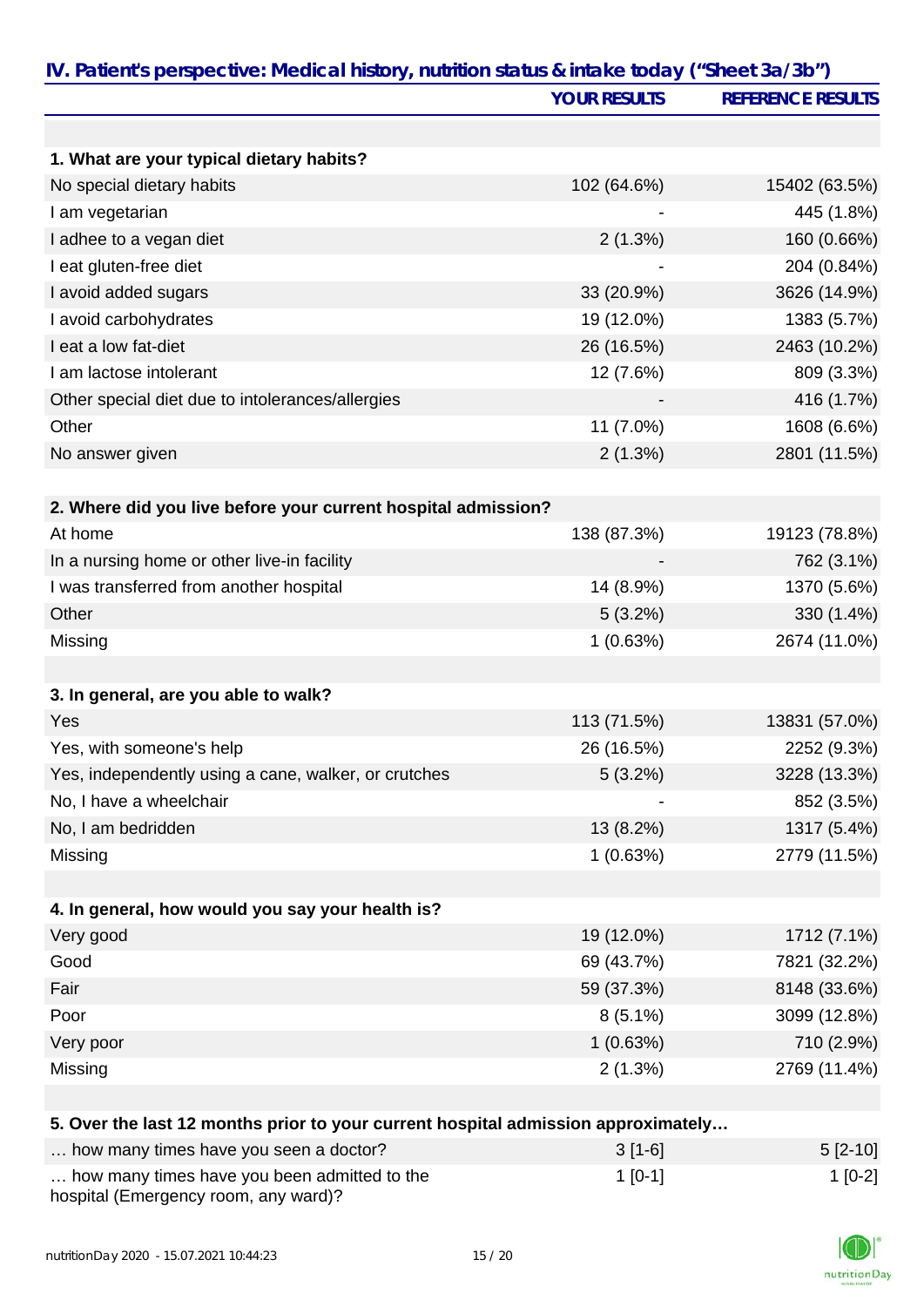$\ldots$  how many nights in total have you spent in hospital?  $1$  [0-4]  $6$  [0-16]

| 6. How many different medications do you take routinely each day (prior to hospitalisation)? |             |               |
|----------------------------------------------------------------------------------------------|-------------|---------------|
| $1 - 2$                                                                                      | 57 (36.1%)  | 4416 (18.2%)  |
| $3-5$                                                                                        | 33 (20.9%)  | 5773 (23.8%)  |
| More than 5                                                                                  | 14 (8.9%)   | 6835 (28.2%)  |
| None                                                                                         | 44 (27.8%)  | 3630 (15.0%)  |
| I do not know                                                                                | 10 (6.3%)   | 820 (3.4%)    |
| Missing                                                                                      |             | 2785 (11.5%)  |
|                                                                                              |             |               |
| 7. Do you have health insurance?                                                             |             |               |
| Yes, private insurance only                                                                  | $8(5.1\%)$  | 3823 (15.8%)  |
| Yes, public insurance only                                                                   | 36 (22.8%)  | 11203 (46.2%) |
| Yes, both                                                                                    | 9(5.7%)     | 2662 (11.0%)  |
| None                                                                                         | 104 (65.8%) | 2485 (10.2%)  |
| I prefer not to answer                                                                       |             | 986 (4.1%)    |
| Missing                                                                                      | 1(0.63%)    | 3100 (12.8%)  |
|                                                                                              |             |               |
| 8. What was your weight 5 years ago?                                                         | 77 [61-90]  | 72 [62-85]    |
| I do not know                                                                                | 94 (59.5%)  | 5440 (22.4%)  |
|                                                                                              |             |               |
| 9a. Have you lost weight within the last 3 months?                                           |             |               |
| Yes, intentionally                                                                           | 10 (6.3%)   | 2202 (9.1%)   |
| Yes, unintentionally                                                                         | 71 (44.9%)  | 9411 (38.8%)  |
| No, my weight stayed the same                                                                | 19 (12.0%)  | 7247 (29.9%)  |
| No, I gained weight                                                                          | 37 (23.4%)  | 2760 (11.4%)  |
| I do not know                                                                                | 15 (9.5%)   | 2195 (9.0%)   |
| Missing                                                                                      | 6(3.8%)     | 444 (1.8%)    |
|                                                                                              |             |               |
| 9b. If yes, how many kg did you lose?                                                        | $10[5-15]$  | $6[4-10]$     |
| I do not know                                                                                | 40 (49.4%)  | 1851 (15.9%)  |
|                                                                                              |             |               |
| 10. Did you know about your hospitalisation two days                                         | 45 (30.0%)  | 8227 (39.7%)  |
| before admission? (Yes)                                                                      |             |               |
| 11. Please indicate if you                                                                   |             |               |
|                                                                                              |             |               |
| were weighed at admission                                                                    | 103 (65.2%) | 12540 (58.3%) |
| were informed about your nutrition status                                                    | 39 (24.7%)  | 7803 (36.5%)  |
| were informed about nutrition care options                                                   | 31 (19.7%)  | 7174 (33.6%)  |
| received special nutrition care                                                              | 38 (24.2%)  | 6955 (32.7%)  |
| 12 How well have you eaten in the week before you were admitted to the bosnitel?             |             |               |

| <b>12. How well have you eaten in the week before you were admitted to the hospital?</b> |             |               |
|------------------------------------------------------------------------------------------|-------------|---------------|
| More than normal                                                                         | $12(7.6\%)$ | 1099 (4.5%)   |
| Normal                                                                                   | 99 (62.7%)  | 14509 (60.0%) |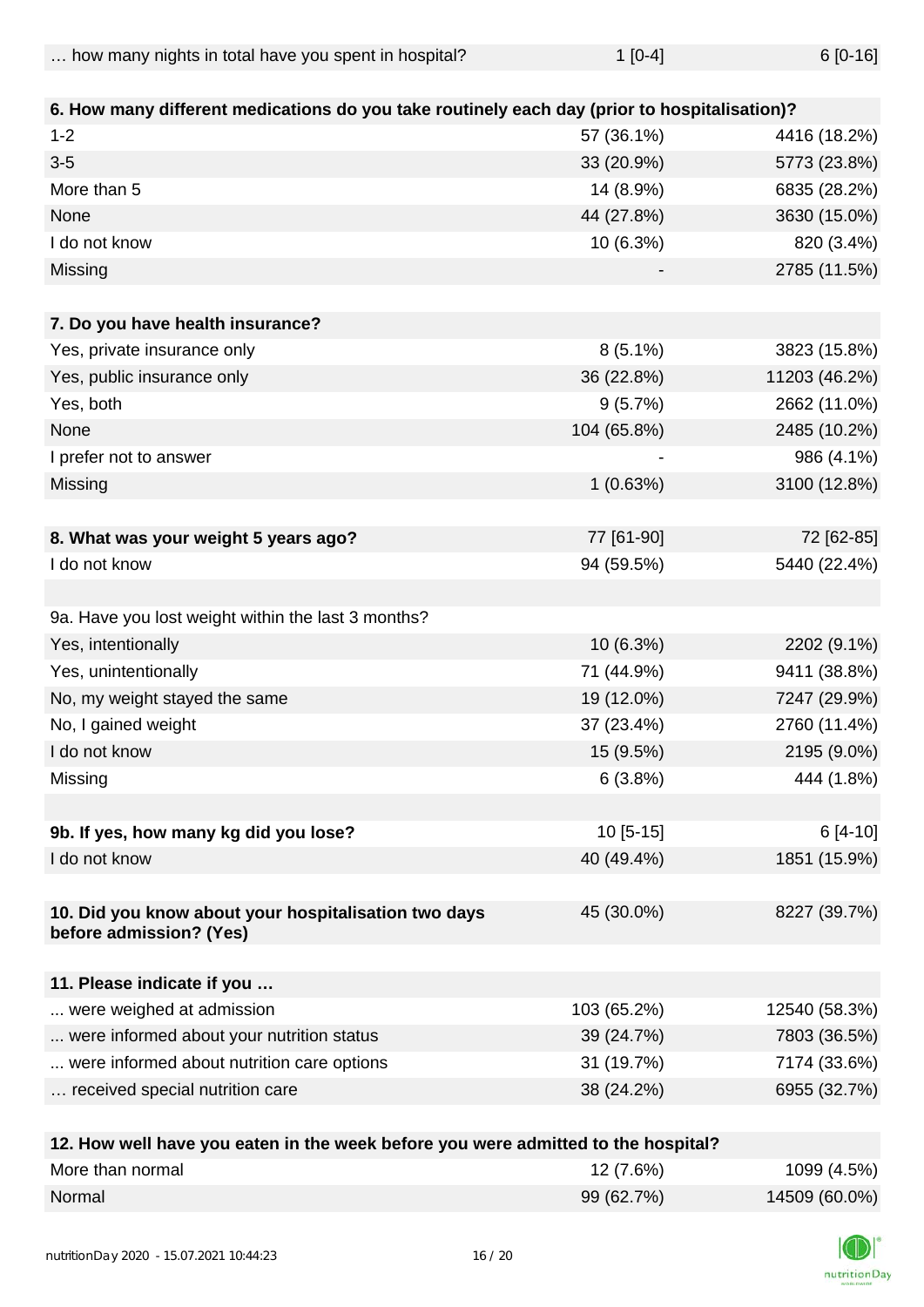| About 3/4 of normal                                                            | 10(6.3%)                     | 2651 (11.0%)  |
|--------------------------------------------------------------------------------|------------------------------|---------------|
| About half of normal                                                           | 21 (13.3%)                   | 3062 (12.7%)  |
| About a quarter to nearly nothing                                              | 15 (9.5%)                    | 2263 (9.4%)   |
| I do not know                                                                  | 1(0.63%)                     | 231 (0.96%)   |
| Missing                                                                        |                              | 362 (1.5%)    |
|                                                                                |                              |               |
| 13. In general, how satisfied are you with the food at the hospital?           |                              |               |
| Very satisfied                                                                 | 47 (29.7%)                   | 5394 (22.3%)  |
| Somewhat satisfied                                                             | 50 (31.6%)                   | 7204 (29.8%)  |
| Neutral                                                                        | 39 (24.7%)                   | 4214 (17.4%)  |
| <b>Dissatisfied</b>                                                            | 9(5.7%)                      | 1854 (7.7%)   |
| Very dissatisfied                                                              | $3(1.9\%)$                   | 673 (2.8%)    |
| I do not know                                                                  | 9(5.7%)                      | 1694 (7.0%)   |
| Missing                                                                        | 1(0.63%)                     | 3144 (13.0%)  |
|                                                                                |                              |               |
| 14. Did you get any help with eating TODAY?                                    |                              |               |
| Yes, from family or friends                                                    | 25 (15.8%)                   | 2177 (9.0%)   |
| Yes, from hospital staff                                                       | $7(4.4\%)$                   | 1475 (6.1%)   |
| No                                                                             | 121 (76.6%)                  | 16830 (69.6%) |
| I do not know                                                                  | 4(2.5%)                      | 282 (1.2%)    |
| Missing                                                                        | 1(0.63%)                     | 3413 (14.1%)  |
|                                                                                |                              |               |
| 15. Were you able to eat without interruption TODAY?                           | 124 (79.5%)                  | 15256 (74.7%) |
| (Yes)                                                                          |                              |               |
|                                                                                |                              |               |
| 16a. Please indicate how much hospital food you ate for lunch or dinner TODAY: |                              |               |
| About all                                                                      | 84 (53.2%)                   | 11133 (46.0%) |
| 1/2                                                                            | 41 (25.9%)                   | 6143 (25.4%)  |
| 1/4                                                                            | 21 (13.3%)                   | 3103 (12.8%)  |
| Nothing                                                                        | 9(5.7%)                      | 2802 (11.6%)  |
| Missing                                                                        | $3(1.9\%)$                   | 996 (4.1%)    |
|                                                                                |                              |               |
| 16b. The portion size of the meal I ordered TODAY was                          |                              |               |
| Standard                                                                       | 124 (78.5%)                  | 13732 (56.8%) |
| Smaller                                                                        | 12 (7.6%)                    | 2093 (8.7%)   |
| Larger                                                                         | 1(0.63%)                     | 1046 (4.3%)   |
| I do not know                                                                  | 16 (10.1%)                   | 2302 (9.5%)   |
| Missing                                                                        | 5(3.2%)                      | 5004 (20.7%)  |
|                                                                                |                              |               |
| 17. If you did not eat everything of your meal, please tell us why:            |                              |               |
| I did not like the type of food offered                                        | 16 (22.5%)                   | 1945 (16.1%)  |
| I did not like the smell/taste of the food                                     | 6(8.5%)                      | 1480 (12.3%)  |
| The food did not fit my cultural/religious preferences                         |                              | 127 (1.1%)    |
| The food was too hot                                                           | $\qquad \qquad \blacksquare$ | 54 (0.45%)    |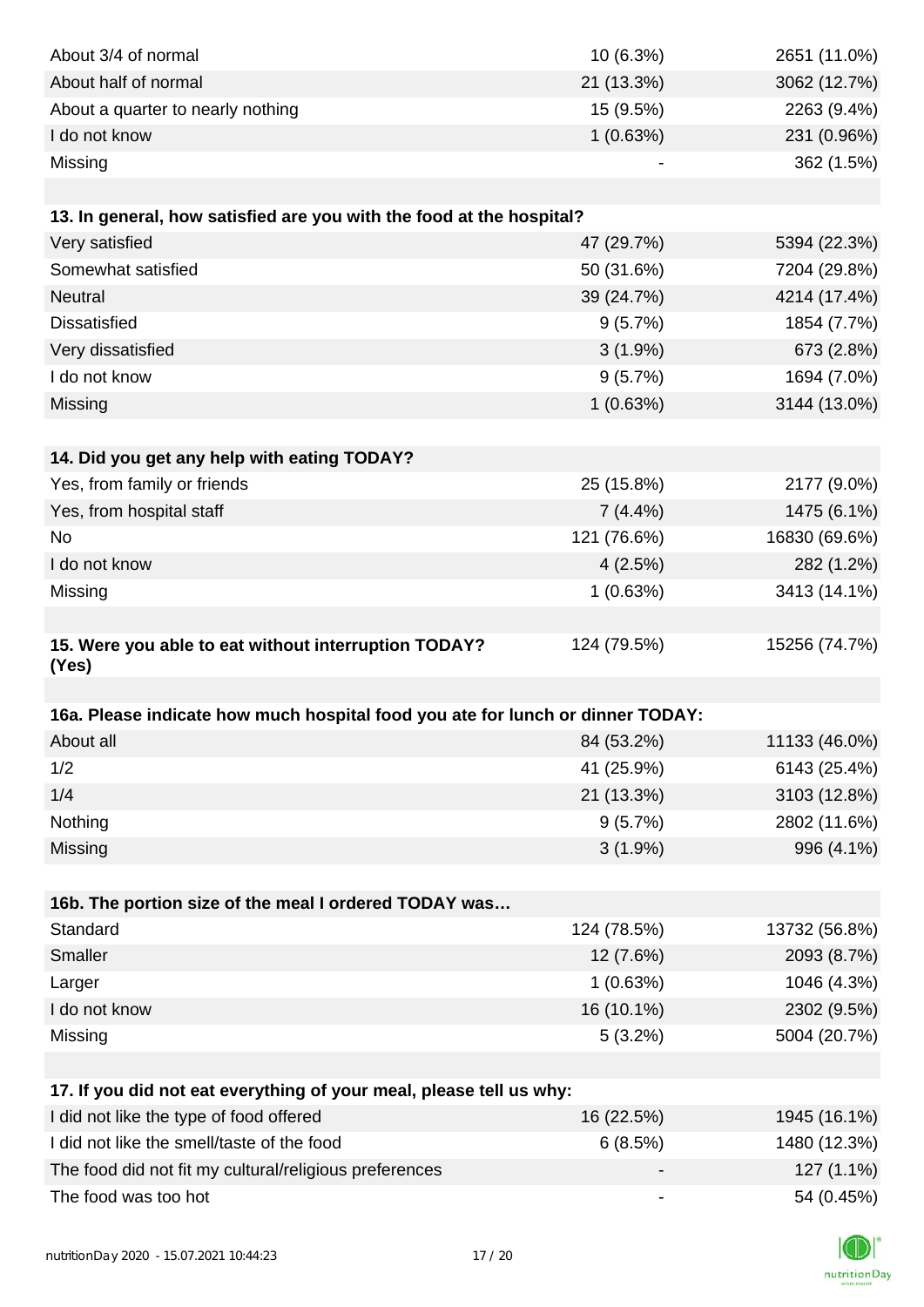| The food was too cold                              | $4(5.6\%)$               | 281 (2.3%)   |
|----------------------------------------------------|--------------------------|--------------|
| Due to food allergy/intolerance                    | 3(4.2%)                  | 105 (0.87%)  |
| I was not hungry at that time                      | $8(11.3\%)$              | 1991 (16.5%) |
| I do not have my usual appetite                    | 17 (23.9%)               | 3586 (29.8%) |
| I have problems chewing/swallowing                 | $3(4.2\%)$               | 716 (5.9%)   |
| I normally eat less than what was served           | $1(1.4\%)$               | 1383 (11.5%) |
| I had nausea/vomiting                              | $7(9.9\%)$               | 984 (8.2%)   |
| I was too tired                                    | 2(2.8%)                  | 740 (6.1%)   |
| I cannot eat without help                          | $1(1.4\%)$               | 191 (1.6%)   |
| I was not allowed to eat                           | $5(7.0\%)$               | 1088 (9.0%)  |
| I had an exam, surgery, or test and missed my meal | $3(4.2\%)$               | 733 (6.1%)   |
| I did not get requested food                       | $\overline{\phantom{0}}$ | 124 (1.0%)   |
| No answer given                                    | 13 (18.3%)               | 1823 (15.1%) |

| 18. Enter the number of glasses/cups of the drinks you consumed in the last 24 hours |           |           |
|--------------------------------------------------------------------------------------|-----------|-----------|
| Water                                                                                | $2[1-5]$  | $3[2-6]$  |
| Tea                                                                                  | $1[0-2]$  | $1$ [0-3] |
| Coffee                                                                               | $0[0-0]$  | $1[1-2]$  |
| <b>Milk</b>                                                                          | $0 [0-0]$ | $1$ [0-1] |
| Fruit juice                                                                          | $1[0-1]$  | $1[0-2]$  |
| Soft drinks                                                                          | $0 [0-0]$ | $0[0-1]$  |
| <b>Nutrition drink</b>                                                               | $0 [0-0]$ | $0[0-1]$  |
| Other                                                                                | $0[0-1]$  | $0[0-1]$  |

| 19a. Did you eat any food apart from hospital food<br><b>TODAY?</b> | 34 (23.4%)               | 5831 (29.2%) |
|---------------------------------------------------------------------|--------------------------|--------------|
|                                                                     |                          |              |
| 19b. If yes, what did you eat?                                      |                          |              |
| Sweet snacks                                                        | 16 (47.1%)               | 1820 (31.2%) |
| Salty snacks                                                        | 16 (47.1%)               | 645 (11.1%)  |
| Homemade food                                                       | $1(2.9\%)$               | 896 (15.4%)  |
| <b>Fruits</b>                                                       | 9(26.5%)                 | 2357 (40.4%) |
| Dairy products                                                      | $2(5.9\%)$               | 686 (11.8%)  |
| Food delivered/restaurant                                           | $\overline{\phantom{a}}$ | 272 (4.7%)   |
| Sandwich                                                            | $2(5.9\%)$               | 347 (6.0%)   |
| Other                                                               | 4 (11.8%)                | 795 (13.6%)  |

| 20. How has your food intake changed since your hospital admission? |            |              |  |  |
|---------------------------------------------------------------------|------------|--------------|--|--|
| Increased                                                           | 17 (10.8%) | 3329 (13.8%) |  |  |
| Decreased                                                           | 83 (52.5%) | 6808 (28.2%) |  |  |
| Stayed the same                                                     | 48 (30.4%) | 9055 (37.5%) |  |  |
| I do not know                                                       | $7(4.4\%)$ | 1479 (6.1%)  |  |  |
| Missing                                                             | $3(1.9\%)$ | 3506 (14.5%) |  |  |
|                                                                     |            |              |  |  |

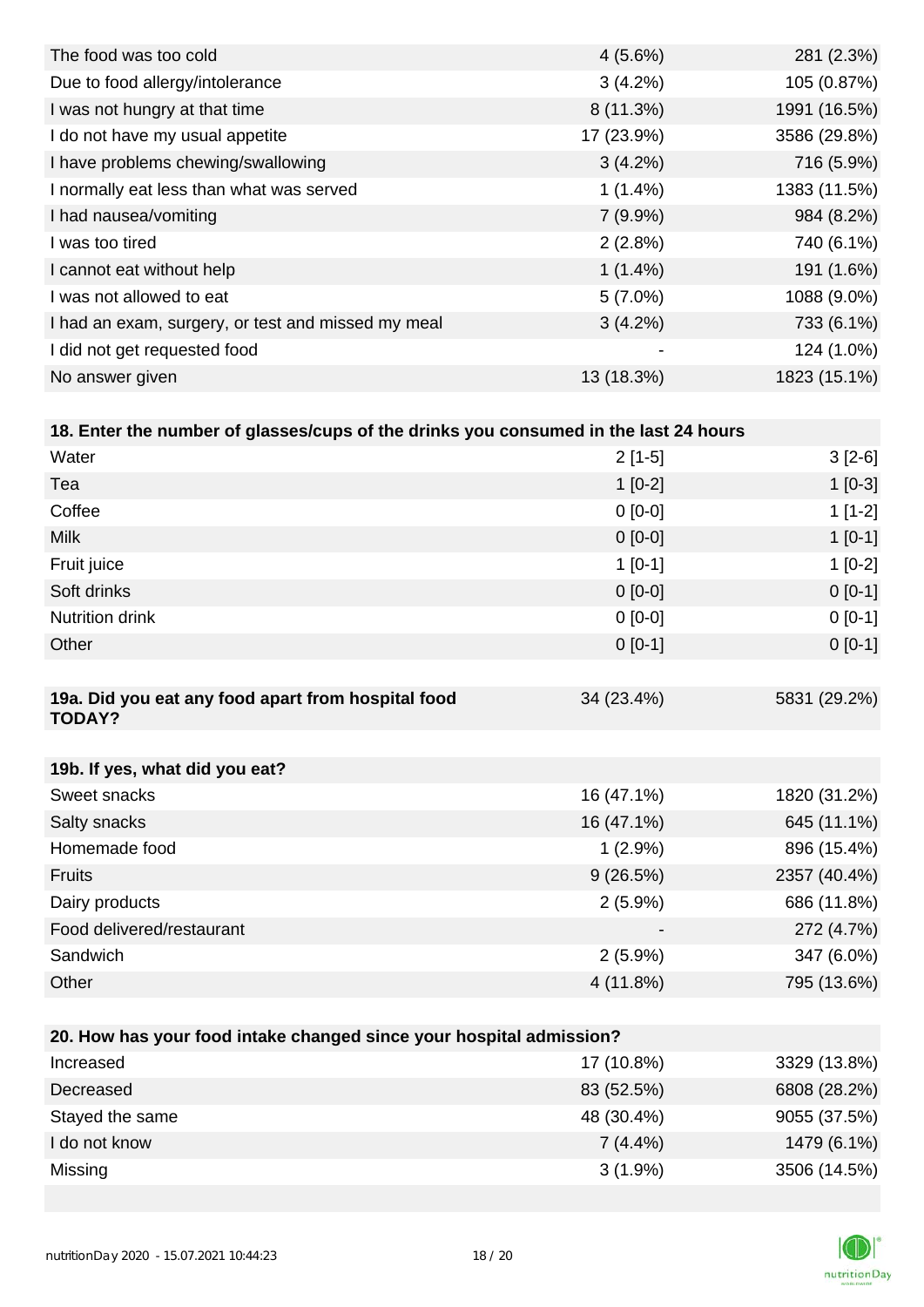| 21. TODAY I feel                           |            |               |
|--------------------------------------------|------------|---------------|
| Stronger than at admission                 | 89 (56.3%) | 10558 (43.7%) |
| Weaker than at admission                   | 24 (15.2%) | 4610 (19.1%)  |
| Same as at admission                       | 40 (25.3%) | 6833 (28.3%)  |
| I was admitted today                       | 2(1.3%)    | 576 (2.4%)    |
| I do not know                              | $3(1.9\%)$ | 1178 (4.9%)   |
| Missing                                    | -          | 422 (1.7%)    |
|                                            |            |               |
| 22. Can you walk without assistance TODAY? |            |               |
| Yes                                        | 94 (59.5%) | 14229 (58.9%) |
| No, only with assistance                   | 29 (18.4%) | 5989 (24.8%)  |
| No, I stay in bed                          | 22 (13.9%) | 2912 (12.0%)  |
| Missing                                    | 13 (8.2%)  | 1047 (4.3%)   |
|                                            |            |               |

| 23. Did anyone help you complete this questionnaire? | 96 (61.5%) | 13801 (65.2%) |  |
|------------------------------------------------------|------------|---------------|--|